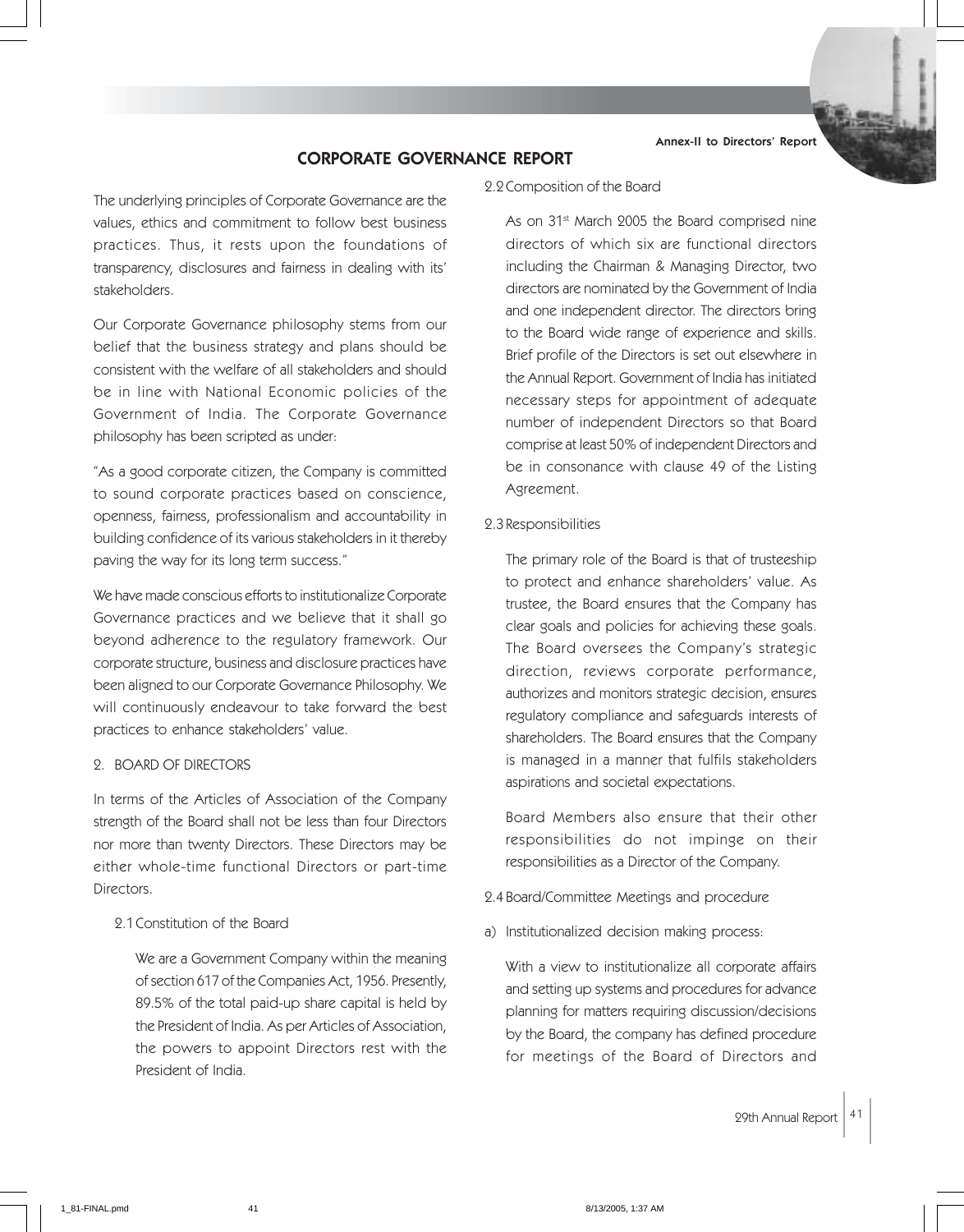

Committees thereof in an informed and efficient manner.

- b) Scheduling and selection of Agenda items for Board/ Committee Meetings:
	- i) The meetings are convened by giving appropriate notice after obtaining approval of the Chairman of the Board/Committee. Detailed agenda, management reports and other explanatory statements are circulated in advance amongst the members for facilitating meaningful, informed and focused decisions at the meetings. To address specific urgent need, meetings are at times also being called at shorter notice. The Board also passes Resolution by Circulation but only for such matters which are of utmost urgency.
	- ii) The agenda papers are prepared by the concerned officials and submitted to concerned functional Directors for obtaining approval of the Chairman & Managing Director. Duly approved agenda papers are circulated amongst the Board Members by the Company Secretary.
	- iii) Where it is not practicable to attach any document or the agenda is of sensitive nature, the same is placed on the table at the meeting with the approval of the Chairman & Managing Director. In special and exceptional circumstances, additional or supplemental item(s) on the agenda are taken up for discussion with the permission of the Chair and after a consensus is formed. Sensitive subject matters are discussed at the meeting even without written material being circulated.
	- iv) The meetings are usually held at the Company's Registered Office at New Delhi.
	- v) The members of the Board have complete access to all information of the Company.
- c) Briefing by the Chairman & Managing Director

At the beginning of each Meeting of the Board, the Chairman & Managing Director briefs the Board Members about the key developments relating to the Company in diverse areas.

d) Recording minutes of proceedings at the Board Meeting

Minutes of the proceedings of each Board/Committee meeting are recorded. The minutes of the proceedings are entered in the Minutes Book. The minutes of each Board Meeting are submitted for confirmation at its next meeting after these are signed by the Chairman. The minutes of committee of the board are also placed to the Board for its information. The minutes of the Board meetings of the subsidiary companies are also placed at the Board meeting of the Company and noted by the Board.

e) Compliance

Every functional Director while preparing agenda notes ensures adherence to all the applicable provisions of law, rules, guidelines etc. The Company Secretary ensures compliance of all applicable provisions of the Companies Act, 1956, SEBI Guidelines, Listing Agreement and other statutory requirements pertaining to capital market.

During the financial year 2004-05, sixteen Board Meetings were held on  $21^{st}$  April,  $12^{th}$  May,  $11^{th}$  June, 11<sup>th</sup> July, 29<sup>th</sup> July, 19<sup>th</sup> August, 15<sup>th</sup> September, 20<sup>th</sup> September, 27<sup>th</sup> October, 24th November, 23<sup>rd</sup> December 2004, 25<sup>th</sup> January, 2<sup>nd</sup> February, 12<sup>th</sup> February, 21st February, 25th March 2005.

The maximum interval between any two meetings during this period was 37 days.

Details of designation, category of directors, number of Board meetings attended, attendance at last AGM, number of other directorship/committee membership (viz., Audit Committee, Shareholders Grievance Committee and Remuneration Committee as per SEBI's Corporate Governance Code) held by them during the year 2004-05 are tabulated below: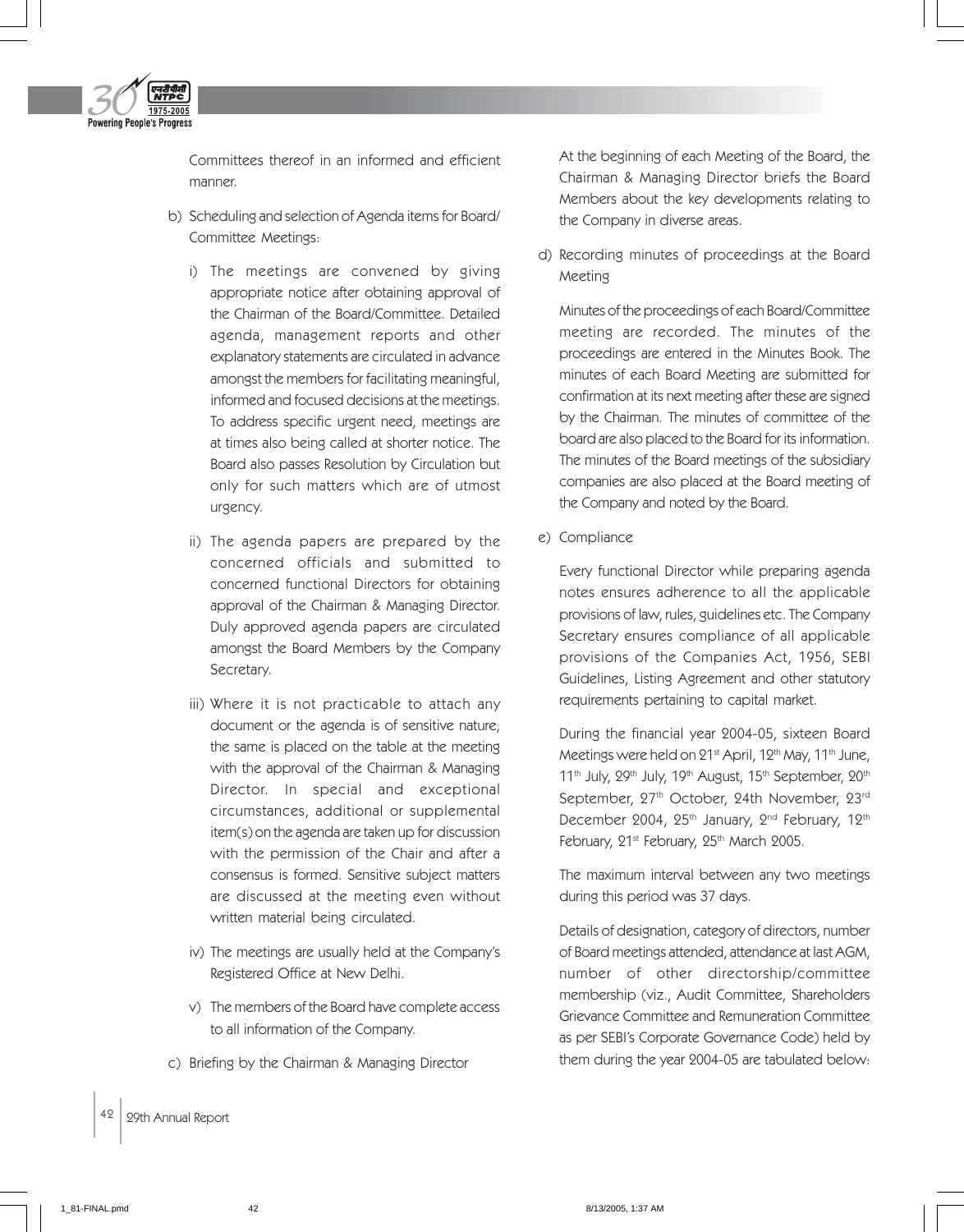| S.<br>No.      | Directors                                                                    | Meeting<br>held during<br>respective<br>tenures of<br><b>Directors</b> | No. of<br><b>Board</b><br>Meetings<br>Attended | Attendance<br>at the last<br><b>AGM</b><br>(held on<br>29.07.2004) | Number<br>of other<br>Directorships<br>held on<br>31.03.05 | Number of<br>Committee<br>memberships in<br>other companies<br>on 31.03.05 |                          |
|----------------|------------------------------------------------------------------------------|------------------------------------------------------------------------|------------------------------------------------|--------------------------------------------------------------------|------------------------------------------------------------|----------------------------------------------------------------------------|--------------------------|
|                |                                                                              |                                                                        |                                                |                                                                    |                                                            |                                                                            | As Chairman As Member    |
|                | <b>Functional Directors</b>                                                  |                                                                        |                                                |                                                                    |                                                            |                                                                            |                          |
| $\mathbf{1}$   | Sh. C.P. Jain<br>Chairman & Managing Director                                | 16                                                                     | 16                                             | <b>Yes</b>                                                         | $\overline{4}$                                             |                                                                            |                          |
| $\mathbf 2$    | Sh. K.K. Sinha<br>Director (HR)                                              | 16                                                                     | 15                                             | <b>Yes</b>                                                         | 3                                                          |                                                                            | 1                        |
| $\mathfrak{Z}$ | Sh. P.Narasimharamulu<br>Director (Finance)                                  | 16                                                                     | 16                                             | <b>Yes</b>                                                         | 3                                                          | $\overline{\phantom{a}}$                                                   | 1                        |
| $\overline{4}$ | Sh. T. Sankaralingam<br>Director (Projects)                                  | 16                                                                     | 16                                             | <b>Yes</b>                                                         | 3                                                          |                                                                            |                          |
| 5              | Sh. S.L. Kapur<br>Director (Technical)<br>(Upto 31.08.2004)                  | 6                                                                      | 6                                              | <b>Yes</b>                                                         | 5                                                          |                                                                            |                          |
| 6              | Sh. R.D. Gupta<br>Director (Commercial)<br>(Upto 30.06.2004)                 | $\mathfrak{Z}$                                                         | $\mathbf 2$                                    | No                                                                 | 3                                                          |                                                                            |                          |
| $\overline{7}$ | Sh. Chandan Roy<br>Director (Operations)                                     | 16                                                                     | 15                                             | <b>Yes</b>                                                         | $\overline{4}$                                             |                                                                            |                          |
| 8.             | Sh. R.S. Sharma<br>Director (Commercial)<br>(From 08.10.2004)                | 8                                                                      | $\overline{7}$                                 | <b>Yes</b>                                                         | 5                                                          |                                                                            | $\overline{a}$           |
|                | Non-executive Directors<br>(Government Nominees)                             |                                                                        |                                                |                                                                    |                                                            |                                                                            |                          |
| 9              | Sh. M.Sahoo<br>JS&FA, Ministry of Power                                      | 16                                                                     | 13                                             | No                                                                 | 11                                                         | $\mathbf 2$                                                                | 3                        |
| 10             | Sh. Arvind Jadhav<br>JS(Thermal), Ministry of Power                          | 16                                                                     | 14                                             | Yes                                                                | 5                                                          | 1                                                                          | $\mathbf 2$              |
|                | Independent Directors                                                        |                                                                        |                                                |                                                                    |                                                            |                                                                            |                          |
| 11             | Prof. Ashok Misra<br>Director, IIT, Mumbai<br>(Tenure expired on 07.02.2005) | 13                                                                     | $\mathsf{Q}$                                   | <b>Yes</b>                                                         | $\overline{4}$                                             | 1                                                                          | $\overline{\phantom{a}}$ |
| 12             | Dr. R.K. Pachauri<br>Director-General, TERI                                  | 16                                                                     | 3                                              | No                                                                 | $\overline{a}$                                             | 1                                                                          |                          |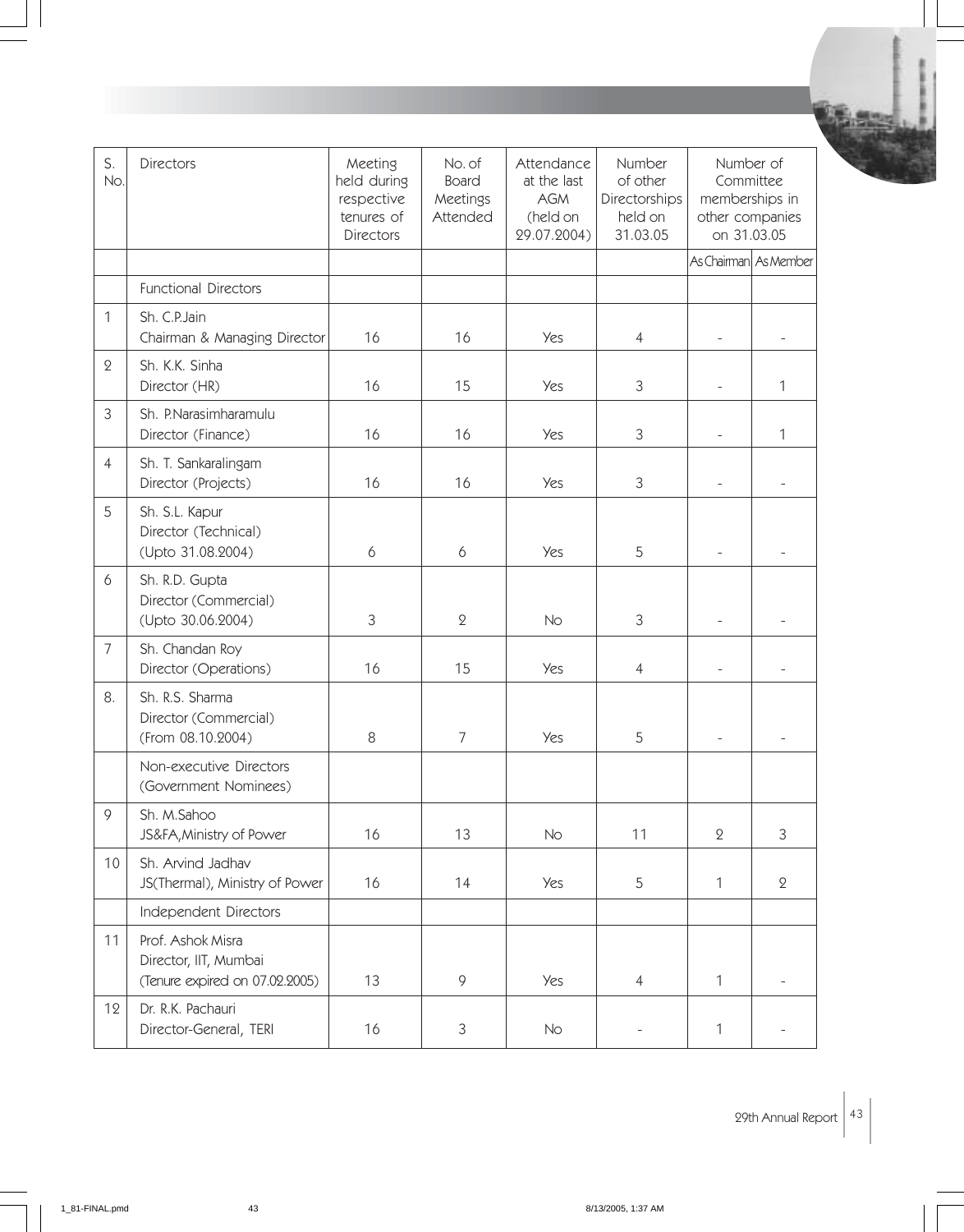

2.5 Age limit and Tenure of Directors

The age limit of the Chairman & Managing Director and other Whole-Time Functional Directors is 60 Years.

The Chairman & Managing Director and other Whole Time Functional Directors are appointed for a period of five years from the date of taking over of charge or till the date of superannuation of the incumbent, or till further instructions from the Government of India, whichever event occurs earlier.

Government Nominees representing Ministry of Power, Government of India retire from the Board on ceasing to be officials of the Ministry of Power.

Part-time Non-official Directors are appointed by the Government of India usually for a tenure of three years.

2.6 Information placed before the Board of Directors, inter alia, include:

- Annual operating plans and budgets and any updates.
- Capital Budgets and any updates.
- Annual Accounts, Directors' Report etc.
- Quarterly results for the company.
- Minutes of meetings of Audit Committee and other Committees of the Board.
- The information on recruitment and promotion of Sr. Officers to the level of Executive Director which is just below the Board level.
- Fatal or serious accidents, dangerous occurrences etc.
- Operational highlights and substantial non-payment for goods sold by the company.
- Major investments, formation of Subsidiaries and Joint Ventures, Strategic Alliances etc.
- Award of large contracts.
- Disclosure of Interest by Directors about directorship and committee positions occupied by them in other companies.
- Quarterly Report on foreign exchange.
- Any significant development in Human Resources/Industrial Relations front like signing of wage agreement, implementation of Voluntary Retirement Scheme, etc.
- Compliance Certificate of any regulatory, statutory nature.
- Short term investment of surplus funds.
- Information relating to major legal disputes.
- Other materially important information.
- 3. COMMITTEES OF THE BOARD OF DIRECTORS

The Board has established the following Committees:-

- i) Audit Committee
- ii) Shareholders / Investors Grievance Committee
- iii) Committee on Management Controls
- iv) Committee of the Board for Contracts
- v) Project Committee
- vi) Investment/Contribution Committee
- vii) Committee of the Board for allotment and post-allotment activities of NTPC's Securities
- 44 | 29th Annual Report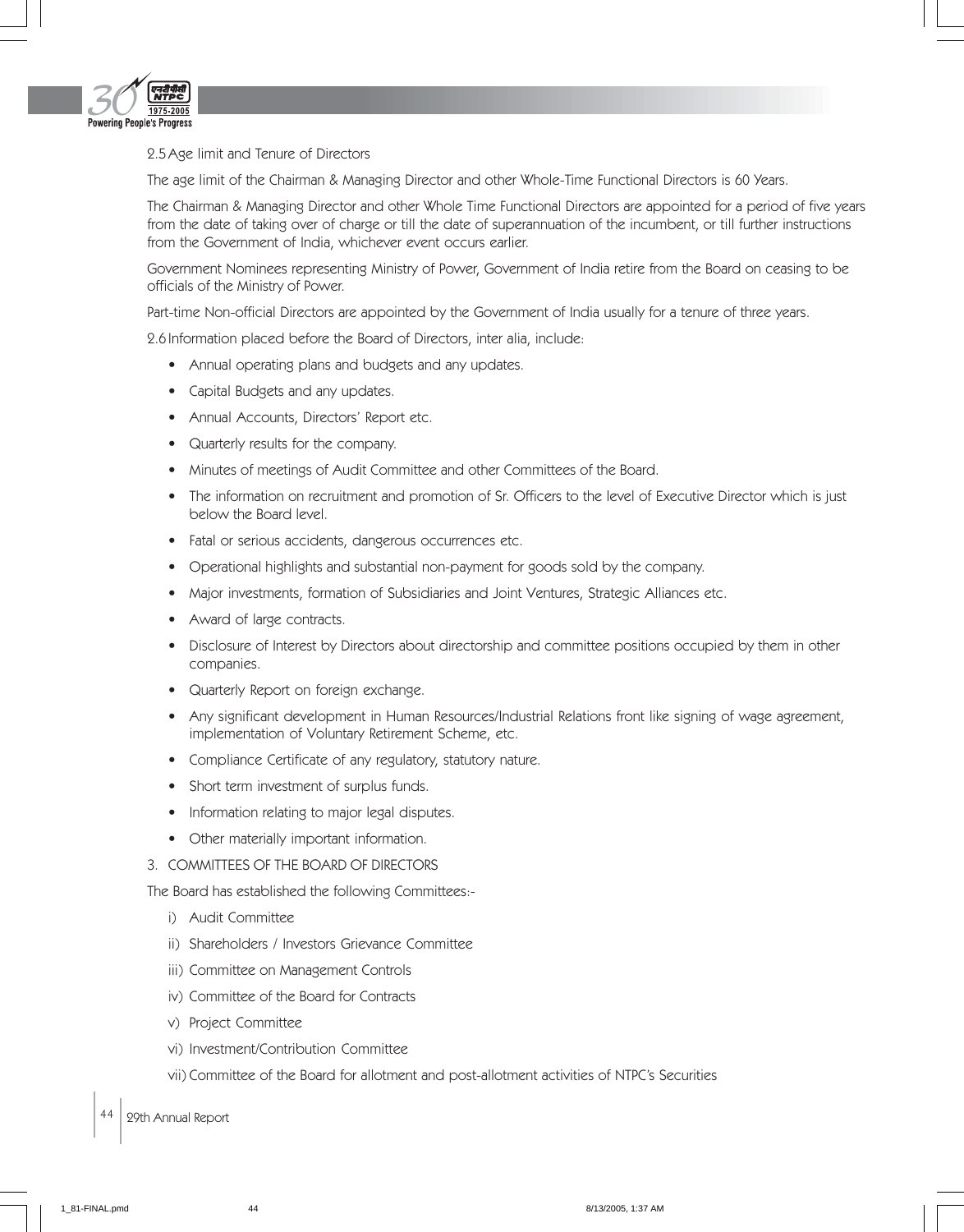viii) Committee for Initial Public Offering of Equity Shares

ix) Pricing Committee

### 3.1 AUDIT COMMITTEE

The constitution, quorum, scope etc. of the Audit Committee is in line with the Navratna Guidelines, the Companies Act, 1956 and provisions of Listing Agreement. All the Members of Audit Committee are qualified and having insight to interpret and understood financial statements.

#### Constitution

The Audit Committee has been constituted with the membership of:

- (i) Two Non-Official Part-Time Directors (Independent Directors)
- (ii) JS & FA, Ministry of Power and
- (iii) JS (Thermal), Ministry of Power.

### Composition

As on 31<sup>st</sup> March 2005, the Audit Committee comprised the following members:-

- i) Dr. R.K. Pachauri, Independent Director
- ii) Shri M. Sahoo, Non-executive Director (Government nominee)
- iii) Shri Arvind Jadhav, Non-executive Director (Government nominee)

With the induction of independent Directors by the Government of India, the composition will be compatible with the Listing Agreements.

Director (Finance), Head of Internal Audit and the Statutory Auditors are also invited in the Audit Committee Meeting but they have no right to vote.

Quorum for the Audit committee is two non-executive Directors. Dr. R.K. Pachauri is the Chairman of the Audit Committee.

The Company Secretary is the Secretary to the Audit Committee.

Scope of Audit Committee

- 1. Discussion with Auditors periodically about internal control systems and the scope of audit including observations of the auditors.
- 2. (a) Review of the half-yearly and annual financial statements before submission to the Board.

(b) Review and take on record the un-audited quarterly results of the Company before publication.

- 3. Ensure Compliance of Internal Control Systems.
- 4. Oversight of the company's financial reporting process and the disclosure of its financial information to ensure that the financial statement is correct, sufficient and credible.
- 5. Noting appointment and removal of external auditors. Recommending the fixation of audit fee of external auditors and also approval for payment for any other services.
- 6. Reviewing with management the annual financial statements before submission to the Board, focusing primarily on;
	- Any changes in accounting policies and practices.
	- Major accounting entries based on exercise of judgement by management.
	- Qualifications in draft audit report.
	- Significant adjustments arising out of audit.
	- The going concern assumption.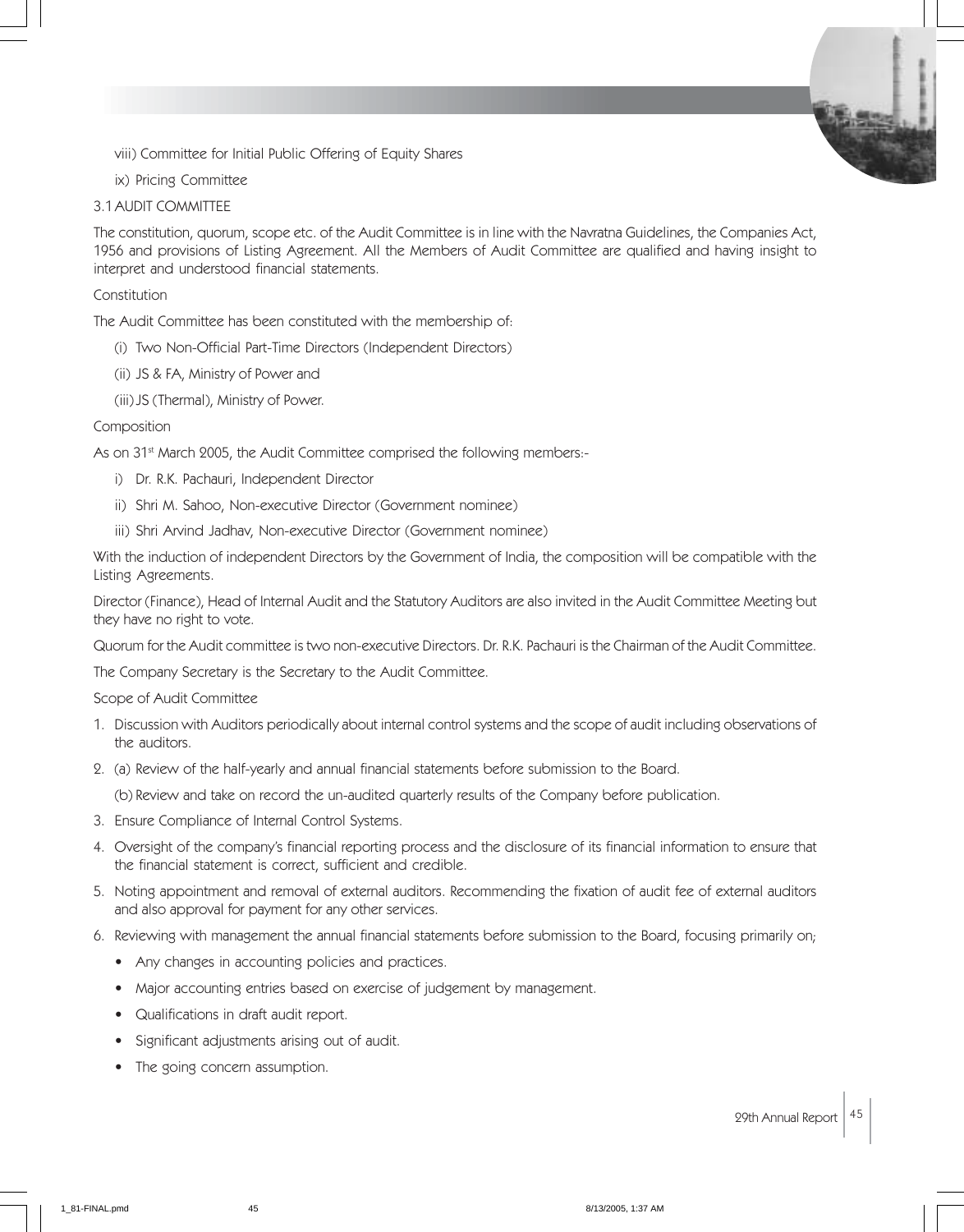

- Compliance with accounting standards.
- Compliance with stock exchange and legal requirements concerning financial statements.
- Any related party transactions i.e. transactions of the company of material nature, with promoters or the management, their subsidiaries or relatives etc. that may have potential conflict with the interests of company at large.
- 7. Reviewing with the management, external and internal auditors, the adequacy of internal control systems.
- 8. Reviewing with the adequacy of internal audit function, including the structure of the internal audit department, staffing and seniority of the official heading the department, reporting structure coverage and frequency of internal audit.
- 9. Discussion with internal auditors any significant findings and follow up there on.
- 10. Reviewing the findings of any internal investigations by the internal auditors into matters where there is suspected fraud or irregularity or a failure of internal control systems of a material nature and reporting the matter to the board.
- 11. Discussion with external auditors before the audit commences nature and scope of audit as well as have post-audit discussion to ascertain any area of concern.
- 12. Reviewing the company's financial and risk management policies.
- 13. To look into the reasons for substantial defaults in the payment to the depositors, debenture holders, shareholders (in case of non payment of declared dividends) and creditors.
- 14. Investigation into any matter in relation to the items specified above or referred to it by the Board.

Meetings and Attendance

Six meetings of the Audit Committee were held during the financial year 2004-05 on 21st April, 12<sup>th</sup> May, 9<sup>th</sup> June, 21st August, 25<sup>th</sup> October 2004 and 25<sup>th</sup> January 2005.

| Members of Audit Committee           | Meetings held during his tenure | Meetings attended |
|--------------------------------------|---------------------------------|-------------------|
| Prof. Ashok Misra (Up to 07.02.2005) |                                 |                   |
| l Shri M. Sahoo                      |                                 |                   |
| Dr. R.K. Pachauri                    |                                 |                   |
| Shri Arvind Jadhav (From 27.10.04)   |                                 |                   |

The details of the meetings of Audit-Committee attended by the members are as under:-

Director (Finance), Head of Internal Audit were present in all Audit Committee Meetings held during the year under review as invitees as per requirement of Listing Agreement.

# 3.2 SHAREHOLDERS / INVESTORS GRIEVANCE COMMITTEE

The Company has constituted 'Shareholders / Investors Grievance Committee' on 11<sup>th</sup> June 2004 in line with the Listing Requirements.

Constitution

The Committee has been constituted with the membership of:

- (i) JS&FA , Ministry of Power
- (ii) Director (Finance)
- (iii) Direcor (HR) / Director (Technical)

Composition

As on 31<sup>st</sup> March 2005 following Directors comprised this committee:

(i) Shri M. Sahoo, Non-executive Director (Government nominee)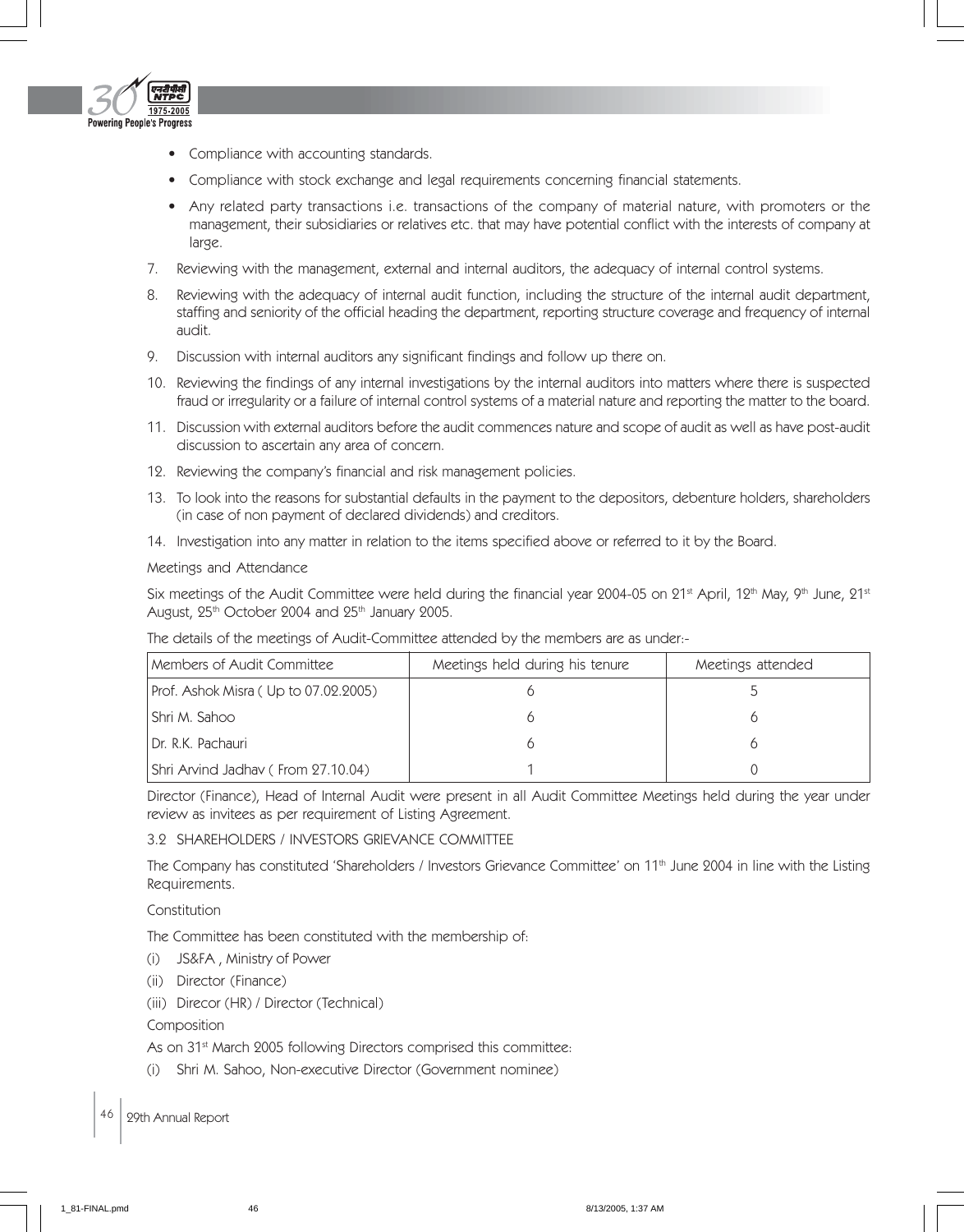(ii) Shri P. Narasimharamulu, Director (Finance)

(iii) Shri K.K. Sinha, Director (HR)

Shri M. Sahoo is the Chairman of the Committee. Quorum for the meeting of the committee is two members.

Scope of the Committee

Redressing of Shareholders and Investors complaints like transfer of shares, non-receipt of Balance Sheet, non-receipt of declared dividend etc. as well as complaints/grievances of the Bondholders and also of the Depositors under the Public Deposit Scheme.

### Meeting and Attendance

One meeting of the Shareholders / Investors Grievance Committee was held during the financial year 2004-05 on 25<sup>th</sup> March 2005 which was attended by all the members.

Name and designation of Compliance Officer

Shri Anjan Kumar Bajpaie, Company Secretary is the Compliance Officer in terms of Clause 47 of the Listing Agreement.

### Investor Grievances

The Company had made its Initial Public Offering (IPO) in the month of October 2004. Before that it was 100% Government owned Company. In the IPO, the company had attracted overwhelming response and around 14.68 lakh bids were received. Shares have been allotted on 27 October 2004 and all the refund warrants were dispatched on 29 October 2004. The shares of the company were listed in National Stock Exchange of India Ltd. and The Stock Exchange, Mumbai on 5<sup>th</sup> November 2004. As on 31 March 2005, 14775 investor complaints were received, this is 1 % of the total bids received. The details of the investor complaints received are as follows:

| l Particulars                     | Received | Resolved | Pending as on<br>31st March 2005 |
|-----------------------------------|----------|----------|----------------------------------|
| SEBI Stock Exchange complaints    | 752      | 748      |                                  |
| Other IPO related complaints      | 13,629   | 13,607   | 99.                              |
| Other Dividend related complaints | 394      | 386      |                                  |
| Total                             | 14,775   | 14,741   | 34                               |

Investor complaints shown pending as on 31<sup>st</sup> March 2005 have been attended subsequently.

### Legal Proceedings

Only one case is filed by an investor in District Forum Consumer Protection –II, Jaipur, which is pending. The outcome of the case will not materially affect the company.

# Number of pending share transfers

As on March 31, 2005, no share transfer request was pending. Share Transfers have been effected during the year well within the time prescribed by the Stock Exchanges and a certificate to this effect duly signed by a Practicing Company Secretary has been furnished to Stock Exchanges.

# 3.3 COMMITTEE ON MANAGEMENT CONTROLS

On being conferred enhanced autonomy by the Government of India under 'Navratna Guidelines', this committee was constituted for establishing transparent and effective system of internal monitoring with membership of non-executive Directors. As per terms of reference the committee reviews the Management Control Systems, significant deviations in project implementation and construction, operation and maintenance budgets etc.

### Constitution

The Committee has been constituted with the membership of:

i) Director (Finance),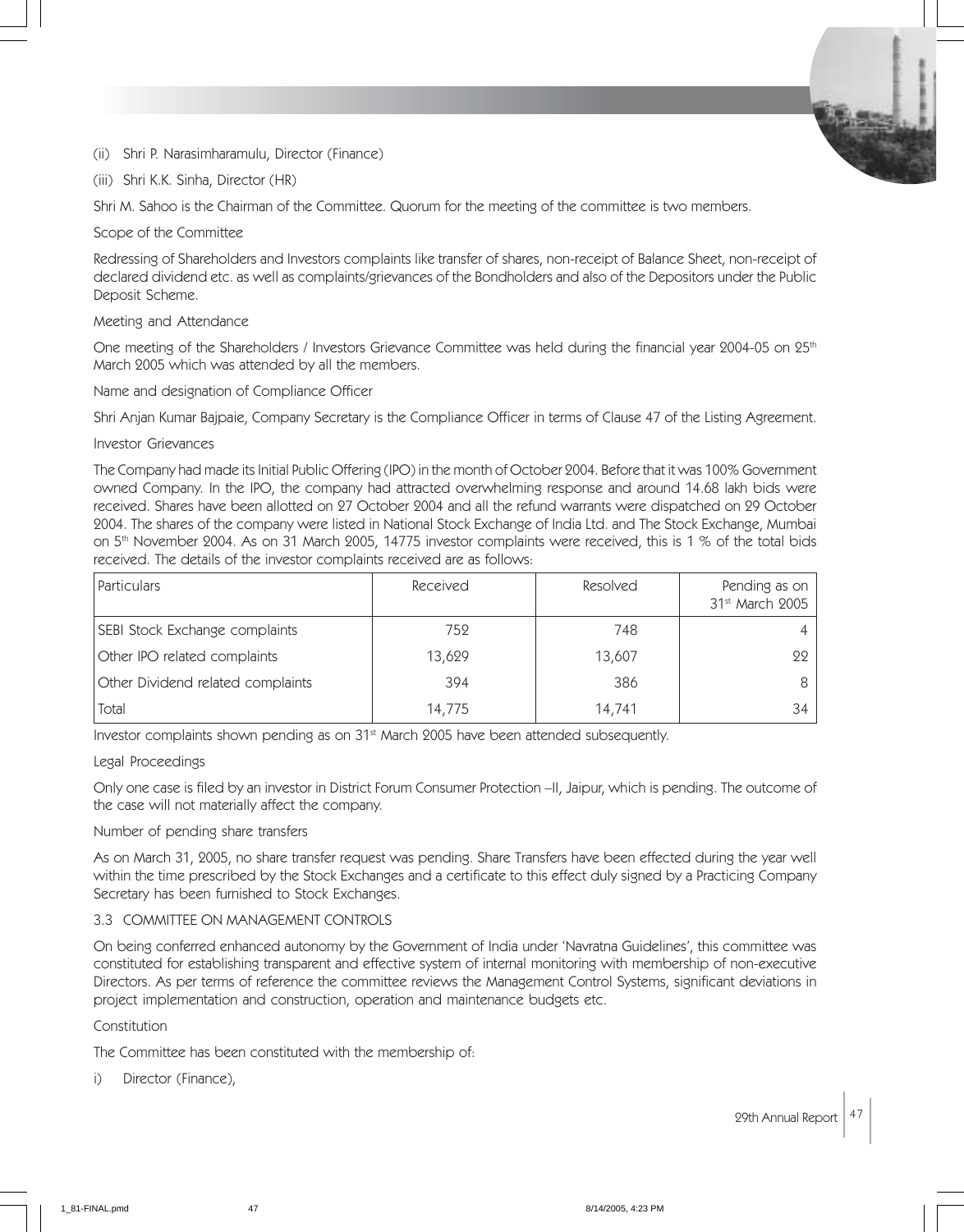

- ii) Director (Operations),
- iii) One non-executive Director (Government nominee) and
- iv) One Non-official Part-time Director (Independent Director).

### Composition

As on 31<sup>st</sup> March 2005 the committee is comprised of following Directors:

- i) Shri P. Narasimharamulu, Director (Finance)
- ii) Shri M. Sahoo, Non-executive Director (Government nominee)
- iii) Shri Chandan Roy, Director (Operations)

Quorum for the Committee on Management Controls is two members of which one shall be non-executive Director. Shri P. Narasimharamulu, Director (Finance) is the Chairman of this Committee.

Meetings and Attendance

Three meetings of this committee were held during the financial year 2004-05 on 19<sup>th</sup> July, 2004, 2<sup>nd</sup> August, 2004 and 17<sup>th</sup> March 2005.

The details of meetings attended by the members are as under:-

| Members of Committee                                | Meetings held during his tenure | Meetings attended |
|-----------------------------------------------------|---------------------------------|-------------------|
| Shri P. Narasimharamulu (Chairman of the Committee) |                                 |                   |
| l Shri M. Sahoo                                     |                                 |                   |
| Prof. Ashok Misra (upto 07.02.2005)                 |                                 |                   |
| Shri Chandan Roy                                    |                                 |                   |

### 3.4 COMMITTEE FOR CONTRACTS

This Committee has been constituted for approval of award of contracts of value exceeding Rs. 25 crore but not exceeding Rs.100 crore and Overseas Consultancy Contracts exceeding Rs. 2 crore.

# Constitution

The Contracts Committee has been constituted with membership of:

- (i) Chairman & Managing Director
- (ii) Director (Finance)
- (iii) Director (Projects)
- (iv) Director (Technical)
- (v) JS & FA, Ministry of Power
- (vi) JS (Thermal), Ministry of Power.

### Composition

As on 31<sup>st</sup> March 2005, the Committee for Contracts comprised the following members:

- i) Shri C.P.Jain, Chairman & Managing Director
- ii) Shri P.Narasimharamulu, Director (Finance)
- iii) Shri T. Sankaralingam, Director (Projects)
- iv) Shri M. Sahoo, Non-executive Director (Government nominee)
- v) Shri Arvind Jadhav, Non-executive Director (Government nominee)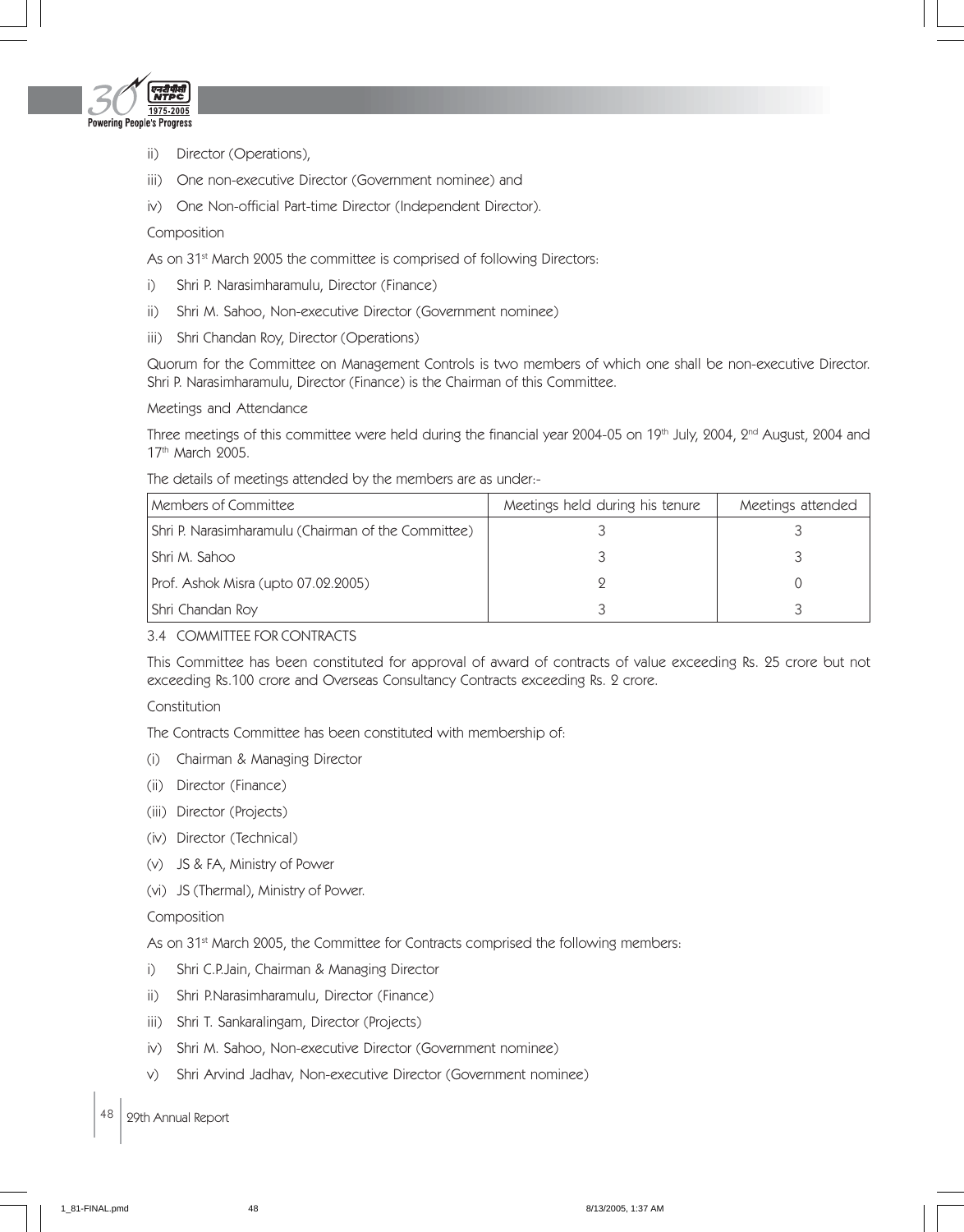Quorum for the Committee for contracts is four members.

Meetings and Attendance

Nine Meetings of this committee were held during the financial year 2004-05 on 12<sup>th</sup> May, 11<sup>th</sup> June, 7<sup>th</sup> July, 9<sup>th</sup> August, 14th September, 24th November, 23rd December 2004, 19th January and 25th February 2005.

The details of the meetings attended by members of this Committee are as under:

| Members of Committee.            | Meetings held during his tenure | Meetings Attended |
|----------------------------------|---------------------------------|-------------------|
| l Shri C.P.Jain                  |                                 |                   |
| Shri P. Narasimharamulu          |                                 |                   |
| Shri T.Sankaralingam             |                                 |                   |
| Shri S.L.Kapur (upto 31.08.2004) |                                 |                   |
| Shri M.Sahoo                     |                                 |                   |
| Shri Arvind Jadhav               |                                 | 8                 |

## 3.5 PROJECT COMMITTEE

The Project Committee examines and makes recommendations to the Board on proposals for Investment in New/Expansion Projects and Feasibility Reports of new projects.

# Constitution

The committee has been constituted with the membership of:

- (i) Chairman & Managing Director
- (ii) Director (Finance)
- (iii) Director (Projects)
- (iv) Director (Technical)
- (v) Director (Operations)
- (vi) Director (Commercial)
- (vii) Joint Secretary (Thermal), Ministry of Power

(viii) One Non-official Part-time Director (Independent Director).

### Composition

As on 31<sup>st</sup> March 2005, the Committee comprised the following members:

- i) Shri C.P.Jain, Chairman & Managing Director
- ii) Shri P.Narasimharamulu, Director (Finance)
- iii) Shri T. Sankaralingam, Director (Projects)
- iv) Shri Arvind Jadhav, Non-executive Director (Government nominee)
- v) Shri Chandan Roy, Director (Operations)
- vi) Shri R.S. Sharma, Director (Commercial)

Quorum for this Committee is four members including one Non-executive Director.

### Meetings and Attendance

Six meetings of the Project Committee were held during the financial year 2004-05 on 21<sup>st</sup> April, 12<sup>th</sup> May, 11<sup>th</sup> June, 29<sup>th</sup> July 2004, 25<sup>th</sup> January and 2<sup>nd</sup> February 2005.

29th Annual Report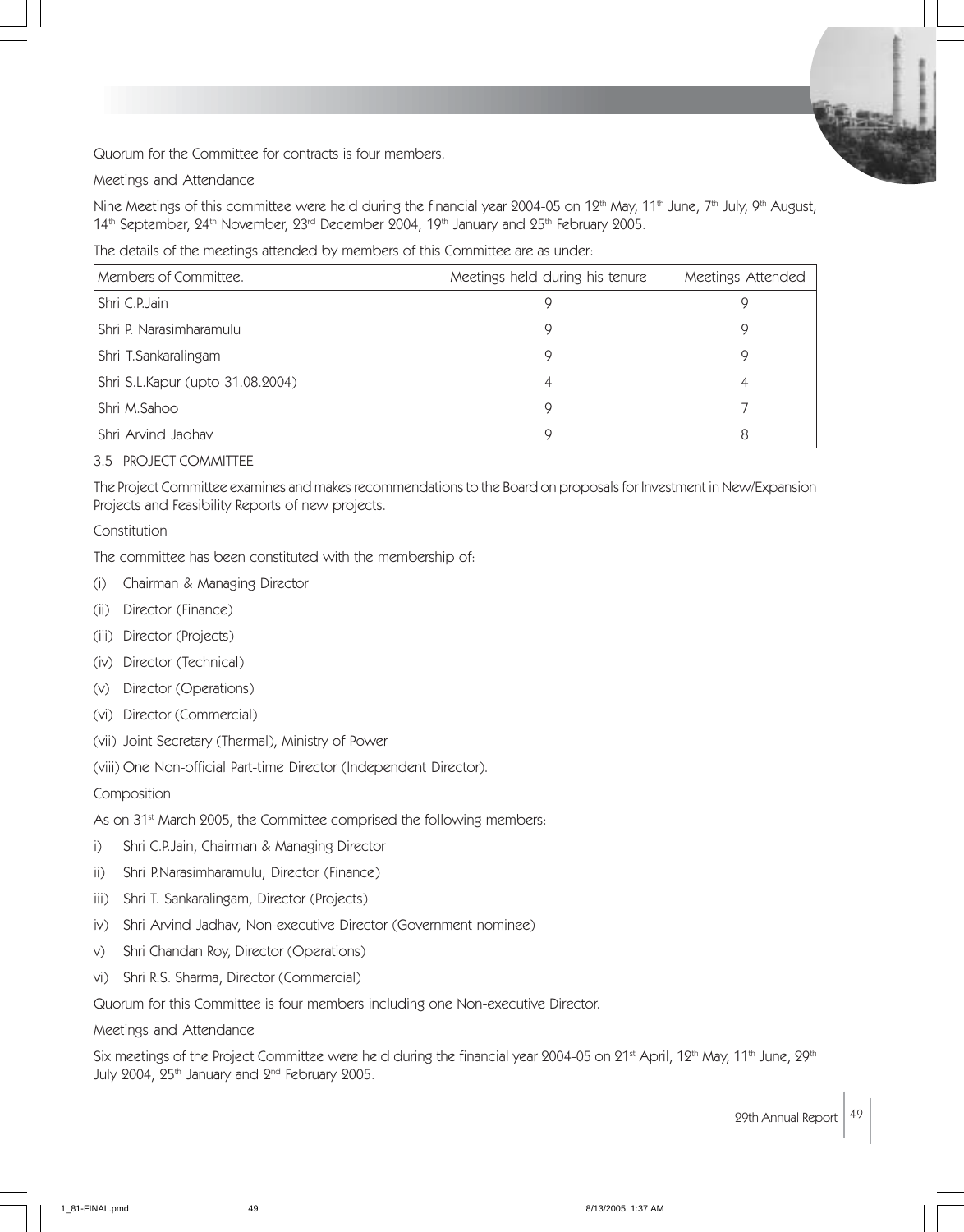

The details of the meetings of the committee attended by the members are as under:-

| Members of Committee                | Meetings held during his tenure | Meetings attended |
|-------------------------------------|---------------------------------|-------------------|
| Shri C.P. Jain                      | 6                               | 6                 |
| Shri P. Narasimharamulu             | 6                               | 6                 |
| Shri T.Sankaralingam                | Ô                               | 6                 |
| Prof. Ashok Misra (upto 07.02.2005) | 6                               | 5                 |
| Shri S.L. Kapur (upto 31.08.2004)   |                                 | 4                 |
| Shri R.D. Gupta (upto 30.06.2004)   |                                 | 9                 |
| Shri Chandan Roy                    | 6                               | 5                 |
| Shri Arvind Jadhav                  | 6                               | 5                 |
| Shri R.S. Sharma (from 08.10.2004)  |                                 | 9                 |

# 3.6 INVESTMENT/CONTRIBUTION COMMITTEE

The terms of reference of Investment/Contribution Committee of the Board is deployment of surplus funds as per Govt. Guidelines issued from time to time, and acceptance of Bonds/Debt Instruments in lieu of settled dues with State Electricity Boards or State Transmission Companies and deciding terms and conditions thereof. This committee also approves contribution/donation for national, public, benevolent or charitable cause, purpose or object or other funds not directly related to the business of the company or welfare of its employees between Rs. 5 lakh to Rs. 20 lakh subject to maximum limit of Rs. 1 crore in a year.

### Constitution

The Investment / Contribution Committee has been constituted with the membership of:

- (i) Chairman & Managing Director
- (ii) Director (Finance)
- (iii) Director (Operations)
- (iv) Director (HR) / Director (Commercial)

### Composition

As on 31<sup>st</sup> March 2005, the Committee comprised the following Members:

- i) Shri C.P.Jain, Chairman & Managing Director
- ii) Shri P.Narasimharamulu, Director (Finance)
- iii) Shri Chandan Roy, Director (Operations)
- iv) In case of investment of funds and contribution matters Shri K.K. Sinha Director (HR) and in case of Commercial matters Shri R.S. Sharma Director (Commercial) are co-opted in the meeting.

The quorum for this Committee is two members. For consideration of the proposals of acceptance of Bonds in lieu of settlement of outstanding dues quorum shall be three members with the presence of Chairman & Managing Director and Director (Finance) being mandatory.

### Meetings and Attendance

Eight meetings of Investment/Contribution Committee of the Board were held during the financial year 2004- 2005 on 21<sup>st</sup> April, 15<sup>th</sup> June, 29<sup>th</sup> June, 18<sup>th</sup> August, 27<sup>th</sup> August, 8<sup>th</sup> September, 13<sup>th</sup> October 2004 and 25<sup>th</sup> January 2005.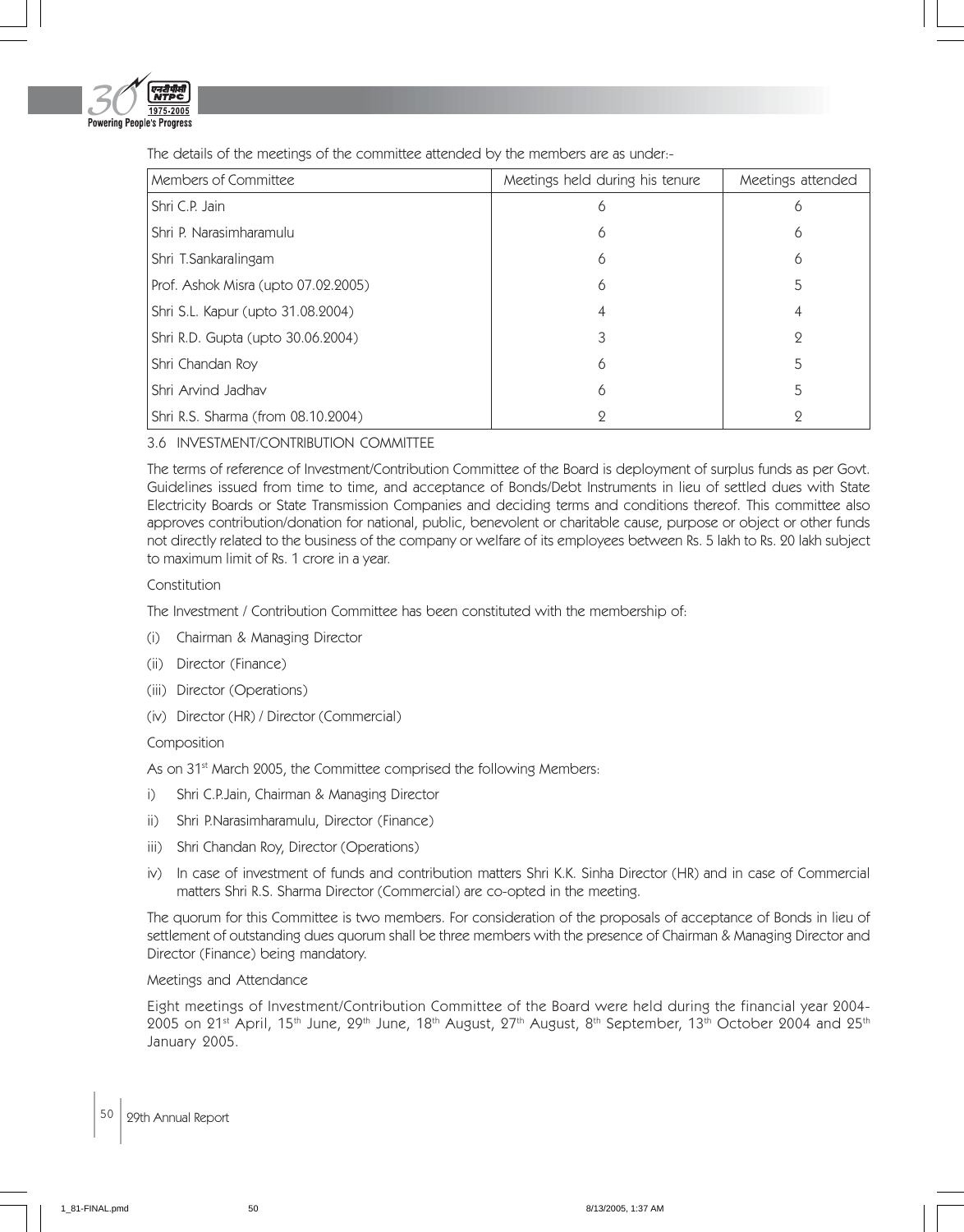The details of the meetings of the committee attended by the members are as under :

| Members of Committee               | Meetings held during his tenure | Meetings attended |
|------------------------------------|---------------------------------|-------------------|
| Shri C.P. Jain                     |                                 | 8                 |
| Shri P Narasimharamulu             |                                 | 8                 |
| l Shri K.K. Sinha                  |                                 |                   |
| Shri R.D. Gupta (upto 30.6.2004)   |                                 |                   |
| Shri Chandan Roy                   |                                 |                   |
| Shri R.S. Sharma (from 08.10.2004) |                                 |                   |

3.7 COMMITTEE FOR ALLOTMENT AND POST-ALLOTMENT ACTIVITIES OF NTPC'S SECURITIES

The Board has constituted a Committee for Allotment and Post-allotment activities of NTPC's Securities. The scope of work of this committee is allotment, issue, Certificate/Letter of allotment, transfer, transmission, rematerialisation, issue of duplicate certificates, consolidation/split of NTPC's Securities.

Quorum for this Committee is two members.

Constitution

The committee has been constituted with the membership of:

- (i) Director (Finance)
- (ii) Director (Operations)
- (iii) Director (HR) / Director (Projects) / Director (Technical)

Composition

As on 31<sup>st</sup> March 2005, the Committee comprised the following three members:

- i) Shri P.Narasimharamulu, Director (Finance)
- ii) Shri Chandan Roy, Director (Operations)
- iii) Shri T. Sankaralingam, Director (Projects) / Shri K.K. Sinha, Director (HR).

Shri P. Narasimharamulu, Director (Finance) is the Chairman of this committee.

Meetings and Attendance

Nine meetings of this Committee were held during the financial year 2004-2005 on 28<sup>th</sup> June, 3<sup>rd</sup> August, 27<sup>th</sup> August, 20<sup>th</sup> September 2004, 13<sup>th</sup> January, 2<sup>nd</sup> February, 1<sup>st</sup> March, 23<sup>rd</sup> March and 31<sup>st</sup> March 2005.

The details of the meetings of the committee attended by the members are as under:

| Members of Committee          | Meetings held during his tenure | Meetings attended |
|-------------------------------|---------------------------------|-------------------|
| <b>Shri P Narasimharamulu</b> |                                 |                   |
| Shri T. Sankaralingam         |                                 |                   |
| Shri Chandan Roy              |                                 |                   |

3.8 COMMITTEE FOR INITIAL PUBLIC OFFERING OF EQUITY SHARES

For Initial Public Offering of equity shares by the Company a committee namely 'Committee for Initial Public Offering of Equity Shares' was constituted with and comprised of the following Members :

- i) Shri P. Narasimharamulu, Director (Finance)
- ii) Shri K.K. Sinha, Director (HR)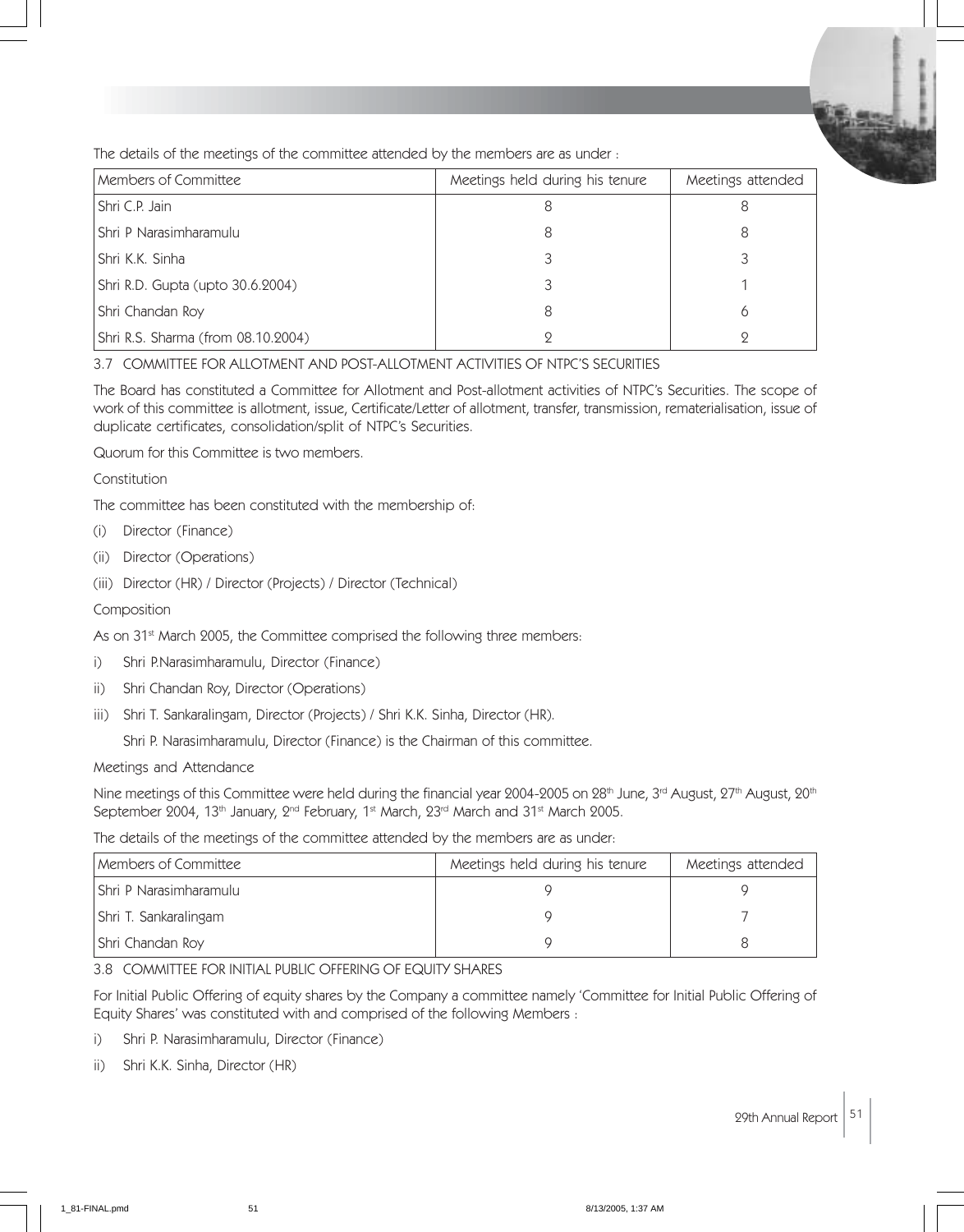

- iii) Shri S.L. Kapur, former Director (Technical) and
- iv) Shri Chandan Roy, Director (Operations)

Shri P. Narasimharamulu is the Chairman of this Committee. Quorum of this committee is two members.

## Scope of the Committee

To finalise, settle, approve and adopt the Draft Red-herring Prospectus, the Red-herring Prospectus, and the Prospectus for the issue of equity shares and take all such actions as may be necessary for filing of these documents.

# Meetings and Attendance

Five meetings of this Committee were held during the financial year 2004-2005 on 20<sup>th</sup> June, 23<sup>rd</sup> August, 14<sup>th</sup> September, 20<sup>th</sup> September and 17<sup>th</sup> October 2004.

The details of the meetings of the committee attended by the members are as under:

| Members of Committee              | Meetings held during his tenure | Meetings attended |
|-----------------------------------|---------------------------------|-------------------|
| l Shri P. Narasimharamulu         |                                 |                   |
| l Shri K.K. Sinha                 |                                 |                   |
| Shri S.L. Kapur (upto 31.08.2004) |                                 |                   |
| Shri Chandan Roy                  |                                 |                   |

# 3.9 PRICING COMMITTEE

For the specific purpose of taking decision on all aspects of the price of shares in relation to Initial Public Offer of equity shares of the Company, the Board of Directors constituted a Committee namely 'Pricing Committee'. The committee was constituted with and comprised the following Members:

- i) Shri C.P.Jain, Chairman & Managing Director
- ii) Shri K.K. Sinha, Director (HR)
- iii) Shri P.Narasimharamulu, Director (Finance)
- iv) Shri M.Sahoo, Non-executive Director (Government nominee)
- v) Shri Arvind Jadhav, Non-executive Director (Government nominee) and
- vi) Shri Chandan Roy, Director (Operations)

# Meetings and Attendance

Four meetings of this Committee were held during the financial year 2004-2005 on 15<sup>th</sup> September, 19<sup>th</sup> September, 15<sup>th</sup> October and 27th October 2004.

The details of the meetings of the committee attended by the members are as under:-

| Members of Committee    | Meetings held during his tenure | Meetings attended |
|-------------------------|---------------------------------|-------------------|
| Shri C.P. Jain          |                                 |                   |
| Shri P. Narasimharamulu |                                 |                   |
| Shri K.K. Sinha         | 4                               | 4                 |
| Shri M. Sahoo           |                                 | 3                 |
| Shri Arvind Jadhav      | 4                               | 3                 |
| Shri Chandan Roy        | 4                               | 4                 |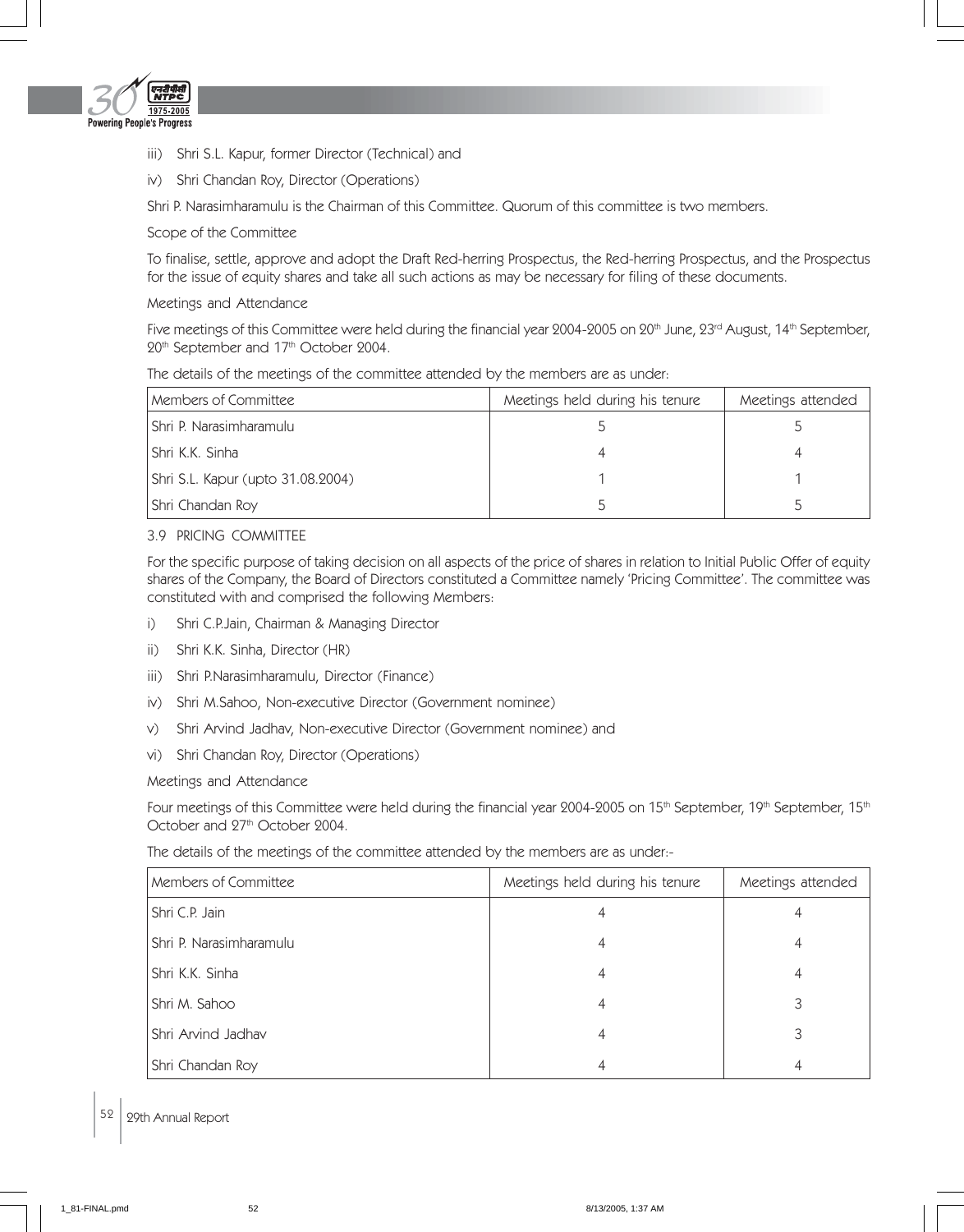

# 3.10 REMUNERATION COMMITTEE

Our Company, being a Central Public Sector Undertaking, the appointment, tenure and remuneration of Directors are decided by the President of India. Hence, the Board does not decide remuneration of the Directors. Independent Directors are paid only sitting fee at the rate approved by the Government for attending the Board Meetings as well as Committee Meetings. Hence, the Board has not set-up any Remuneration Committee for this purpose. However, as required under clause 49 (III) (B) necessary disclosure with regard to remuneration of Directors is as follows:

Details of remuneration of functional Directors of the company:

|                |                                   |         |                 |                      |                                                          | (In Rupees) |
|----------------|-----------------------------------|---------|-----------------|----------------------|----------------------------------------------------------|-------------|
| S.<br>No.      | Name of the Director              | Salary  | <b>Benefits</b> | Bonus/<br>Commission | Performance<br>Linked<br><i><u><b>Incentives</b></u></i> | Total       |
|                | Sh. C.P. Jain                     | 844458  | 229745          |                      | 67964                                                    | 1142167     |
| $\overline{2}$ | Sh. K.K. Sinha                    | 869332  | 203661          |                      | 66146                                                    | 1139139     |
| 3              | Sh. P.Narasimharamulu             | 572760  | 236820          |                      | 66312                                                    | 875892      |
| 4              | Sh. T. Sankaralingam              | 643409  | 226279          |                      | 67517                                                    | 937205      |
| 5              | Sh. S.L. Kapur (Upto 31.08.2004)  | 1135205 | 164170          |                      | 43774                                                    | 1343149     |
| 6              | Sh. R.D. Gupta (Upto 30.06.2004)  | 932086  | 160645          |                      | 36774                                                    | 1129505     |
| 7              | Sh. Chandan Roy                   | 548076  | 166434          |                      | 80727                                                    | 795237      |
| 8              | Sh. R.S. Sharma (From 08.10.2004) | 341667  | 83404           |                      | 19522                                                    | 444593      |

Details of payments towards sitting fee to Independent Directors during the year 2004-05 are given below:

(In Rupees)

|                                          |               |                   | $\cdots \cdots \cdots \sim \sim \sim \sim$ |
|------------------------------------------|---------------|-------------------|--------------------------------------------|
| Name of Part-time non-official Directors | Sitting Fee   |                   | Total                                      |
|                                          | Board Meeting | Committee Meeting |                                            |
| Prof. Ashok Misra (upto 07.02.2005)      | 90,000        | 1,00,000          | 1,90,000                                   |
| Dr. R.K. Pachauri                        | 30,000        | 60,000            | 90,000                                     |

# 4. GENERAL BODY MEETINGS

Annual General Meeting

# Date, time and location where the last three Annual General Meetings were held is as under:

| Date & time                            | 23rd September 2002 at 2:00 P.M.                                                                                                                               | 24th September 2003 at 3:00 P.M.                                                       | 29th July 2004 at 2.00 P.M.                                                            |
|----------------------------------------|----------------------------------------------------------------------------------------------------------------------------------------------------------------|----------------------------------------------------------------------------------------|----------------------------------------------------------------------------------------|
| Venue                                  | NTPC Bhawan, SCOPE Complex,<br>7, Institutional Area, Lodi Road,<br>New Delhi -110 003                                                                         | NTPC Bhawan, SCOPE Complex,<br>7, Institutional Area, Lodi Road,<br>New Delhi -110 003 | NTPC Bhawan, SCOPE Complex,<br>7, Institutional Area, Lodi Road,<br>New Delhi -110 003 |
| Special<br><b>Resolution</b><br>passed | Enhancement of authorised<br>capital from Rs. 8000 crore to<br>Rs. 10000 crore and sub-division<br>of one share of Rs. 1000 into<br>100 shares of Rs. 10 each. | <b>NIL</b>                                                                             | <b>NIL</b>                                                                             |

No resolution was passed during 2004-05 for which postal ballots were used for voting.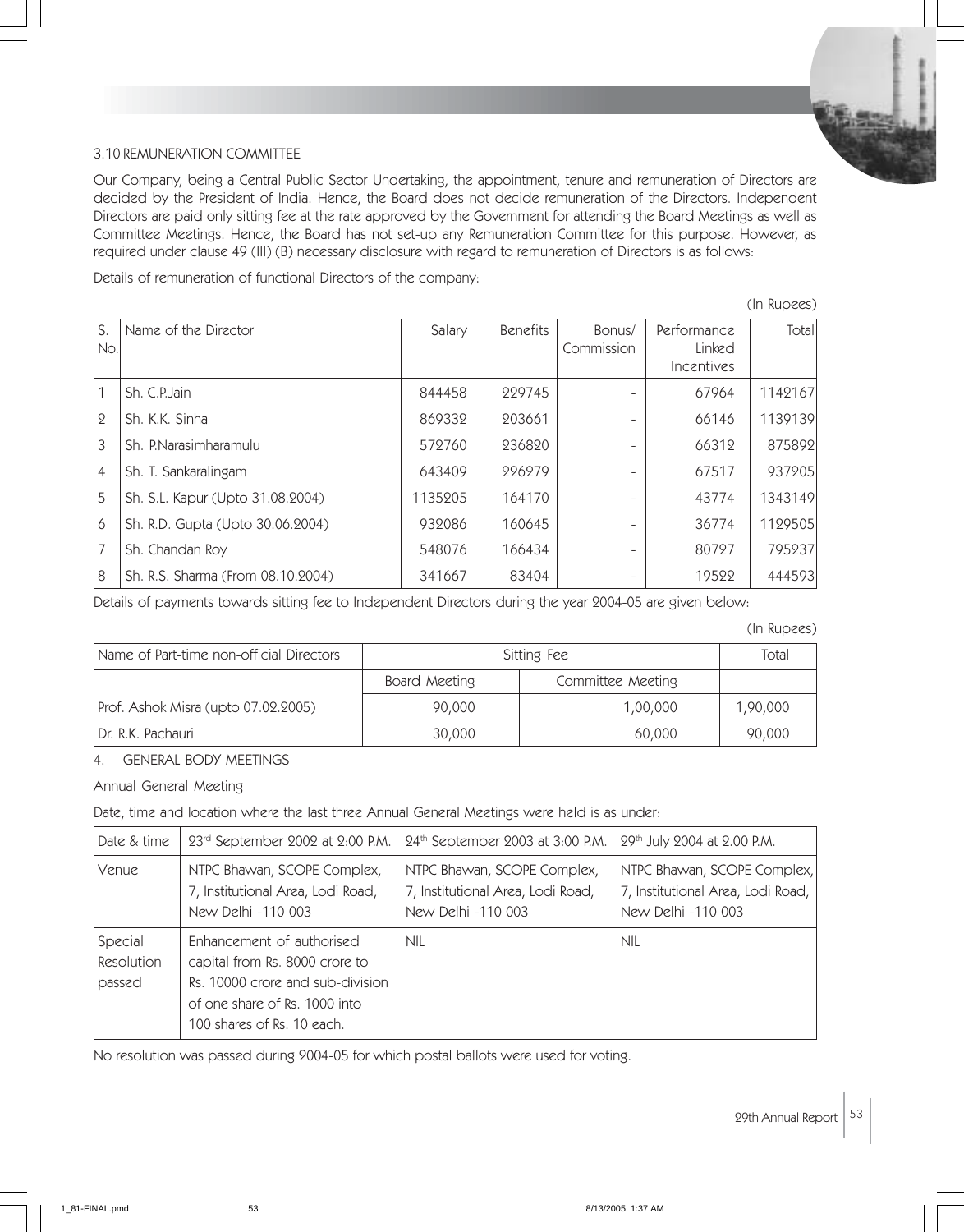

## Special Resolution passed through Postal Ballot

Company has passed a Special Resolution to amend the existing Clause 4 of the Main Objects under the Object Clause of the Memorandum of Association of the Company by bifurcating it in two separate sub-clauses in a more enlarged and explicit manner for undertaking diversified range of fuel related activities. Notice dated 23rd April 2005 was served to all shareholders for voting through postal ballot as per provisions of section 192A of the Companies Act, 1956, read with the Companies (Passing of the Resolution by Postal Ballot) Rules, 2001 and said special resolution was approved by the Shareholders on 26<sup>th</sup> May 2005.

## 5. DISCLOSURES

The transactions with related parties contain (i) payment to companies under Joint Venture Agreement and on account of contracts for works/ services, (ii) remuneration to key management personnel and (iii) equity contribution to subsidiaries, which are not in nature of potential conflicts with interest of the company at large. Details of related party transactions are included in the Notes to the Accounts as per Accounting Standard – 18 issued by the Institute of Chartered Accountants of India.

The company has complied with all the requirements of the Listing Agreement with Stock Exchange as well as Regulations and Guidelines prescribed by SEBI. There were no penalties or strictures imposed on the company by any statutory authorities for non-compliance on any matter related to capital markets, during the last three years.

- 6. MEANS OF COMMUNICATION
	- The means of communication between the Company and the Shareholders are transparent and friendly.
	- Half-yearly report to each household of shareholders:

No separate half-yearly report has been sent to each household of shareholders. However, the financial results for the half-year ended September 30, 2004 were published in Financial Express and Jansatta dated 29.10.2004 and also put up on website.

Quarterly results

| Newspapers        | Date of publication of results for the quarter ended |            |            |  |
|-------------------|------------------------------------------------------|------------|------------|--|
| 30.06.2004        |                                                      | 30.09.2004 | 31.12.2004 |  |
| Financial Express | 31.07.2004                                           | 29.10.2004 | 26.01.2005 |  |
| Jansatta          |                                                      | 29.10.2004 | 26.01.2005 |  |
| Navbharat Times   | 31.07.2004                                           |            |            |  |

• Website where displayed

Company's website is www.ntpc.co.in

• Whether it also displays official news releases, presentations made to institutional investors or to the analysts.

Yes, the Company's official news releases, other press coverage, presentations made to institutional investors or to the analysts are also made on the website.

In order to make the general public aware of the achievements of the company, a press conference is held immediately after the close of the financial year where the highlights of the company during the year are briefed to the Press for information of the stakeholders with prior intimation to the Stock Exchanges .

Also, after the Annual General Meeting another press conference is held for communicating the audited results of the company.

• Whether the Management Discussion and Analysis Report is a part of Annual Report or not

Yes, the Management Discussion and Analysis Report is a part of Annual Report.

# 7. CODE ON INSIDER TRADING

In pursuance of the Securities Exchange Board of India (Prohibition of Insider Trading) Regulations, 1992 the Board has approved the "Code of Conduct for Prevention of Insider Trading". The objective of the Code is to prevent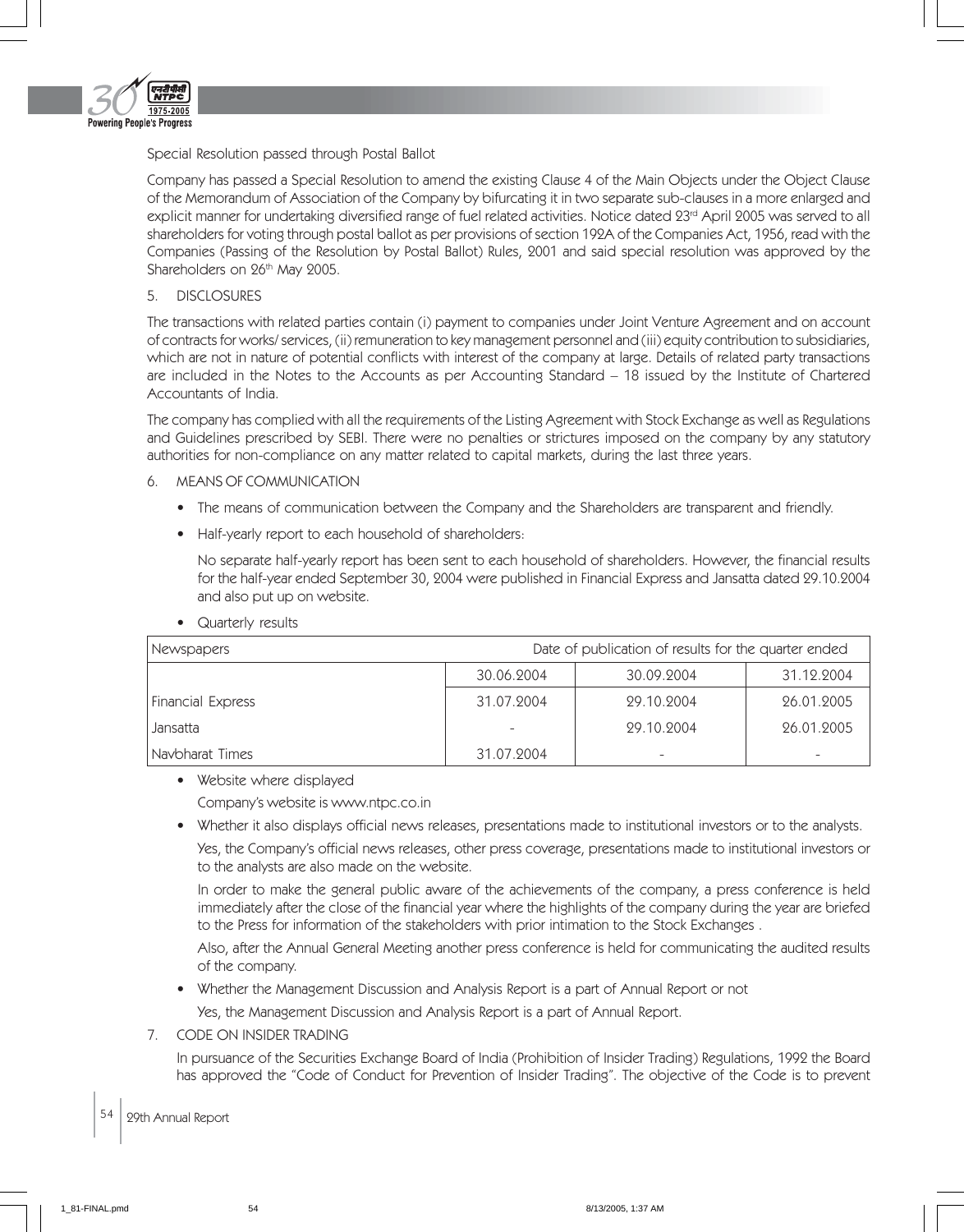

purchase and/or sale of shares of the Company by an insider on the basis of unpublished price sensitive information. Under this Code, Insiders (Officers and Designated Employees) are prevented to deal in the Company's shares during the closure of Trading Window. To deal in Securities, beyond limits specified permission of Compliance Officer is required. All Directors/Officers/Designated Employees are also required to disclose related information periodically as defined in the Code, which in turn is being forwarded to Stock Exchanges, wherever necessary. Company Secretary has been designated as Compliance Officer for this Code.

Code of Conduct for Board Members and Senior Management Personnel as per requirement of clause 49 of the Listing Agreement is under finalization.

8. SHAREHOLDERS' INFORMATION

Annual General Meeting

Date : 23rd September, 2005

Time : 10.00 a.m.

Venue : Siri Fort Auditorium Complex, August Kranti Marg, New Delhi - 110049

Financial Calendar for FY 2005-06

| <b>Particulars</b>     | Date                                                      |  |
|------------------------|-----------------------------------------------------------|--|
| Accounting Period      | 1 <sup>st</sup> April 2005 to 31 <sup>st</sup> March 2006 |  |
| First Quarter Results  | On or before July 31, 2005                                |  |
| Second Quarter Results | On or before October 31, 2005                             |  |
| Third Quarter Results  | On or before January 31, 2006                             |  |
| Fourth Quarter Results | Audited Accounts on or before June 30, 2006               |  |
| AGM (Next year)        | September 2006 (Tentative)                                |  |

Book Closure

The Register of Members and Share Transfer Books of the Company will remain closed from 10<sup>th</sup> September, 2005 to 23<sup>rd</sup> September, 2005, both days inclusive.

Payment of Dividend

The Board of Directors of the Company has recommended payment of a final Dividend of 12% (Rs.1.20 per share) for the financial year ended March 31<sup>st</sup> 2005 in addition to the Interim Dividend of 12% (Rs. 1.20 per share) paid on March 10<sup>th</sup> 2005 (Dividend paid in Previous Year – Rs. 10,823 million).

The record date for the payment of Dividend is 9<sup>th</sup> September, 2005.

Dividend History

| Year              | Total paid-up capital<br>(Rs. in crore) | Total amount of<br>dividend paid<br>(Rs. in crore) | Date of AGM in which<br>dividend was<br>declared | Date of<br>payment |
|-------------------|-----------------------------------------|----------------------------------------------------|--------------------------------------------------|--------------------|
| 1999-2000         | 7819.55                                 | 650.00                                             | 28.09.2000                                       | 07.11.2000         |
| 2000-2001         | 7812.55                                 | 747.00                                             | 25.09.2001                                       | 26.09.2001         |
| 2001-2002         | 7812.55                                 | 707.93                                             | 23.09.2002                                       | 25.09.2002         |
| 2002-2003         | 7819.55                                 | 708.00                                             | 24.09.2003                                       | 24.09.2003         |
| 2003-04           | 7819.55                                 | 1082.30                                            | 29.07.2004                                       | 30.07.2004         |
| 2004-05 (Interim) | 8245.36                                 | 989.45                                             | 12.02.2005*                                      | 10.03.2005         |

\* Date of Board Meeting

29th Annual Report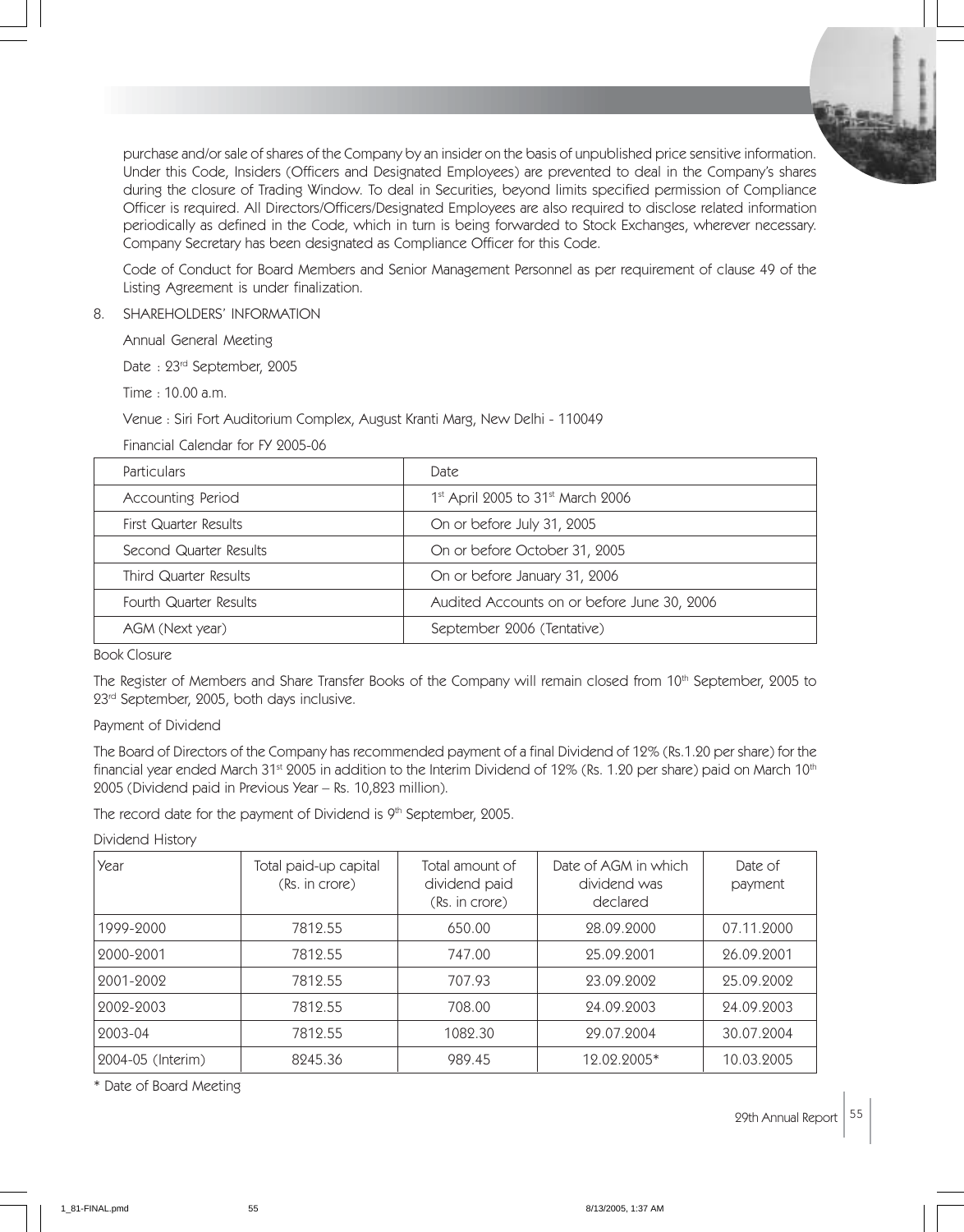

# Listing on Stock Exchanges

NTPC equity shares are listed on the following Stock Exchanges:

| National Stock Exchange of India Limited | The Stock Exchange, Mumbai               |
|------------------------------------------|------------------------------------------|
| "Exchange Plaza", Bandra Kurla Complex,  | Phiroze Jeejeebhoy Towers, Dalal Street, |
| Bandra (E), Mumbai – 400051              | Mumbai – 400001                          |
| Scrip Code: NTPC EQ                      | Scrip Code: 532555                       |

Stock Code : ISIN – INE733E01010

Market Price Data

|          |            | <b>NSE</b> |              |  |          |            | <b>BSE</b> |              |
|----------|------------|------------|--------------|--|----------|------------|------------|--------------|
| Month    | High (Rs.) | Low(Rs.)   | Closing(Rs.) |  | Month    | High (Rs.) | Low(Rs.)   | Closing(Rs.) |
| Nov-04   | 88.00      | 70.00      | 79.10        |  | Nov-04   | 79.70      | 68.00      | 79.15        |
| Dec-04   | 89.10      | 78.70      | 87.25        |  | $Dec-04$ | 90.05      | 78.65      | 87.35        |
| Jan-05   | 89.65      | 77.40      | 86.50        |  | $Jan-05$ | 89.80      | 77.40      | 86.40        |
| $Feb-05$ | 95.50      | 85.30      | 93.00        |  | $Feb-05$ | 95.35      | 85.30      | 93.00        |
| Mar-05   | 95.50      | 83.00      | 85.30        |  | Mar-05   | 94.80      | 82.90      | 85.70        |



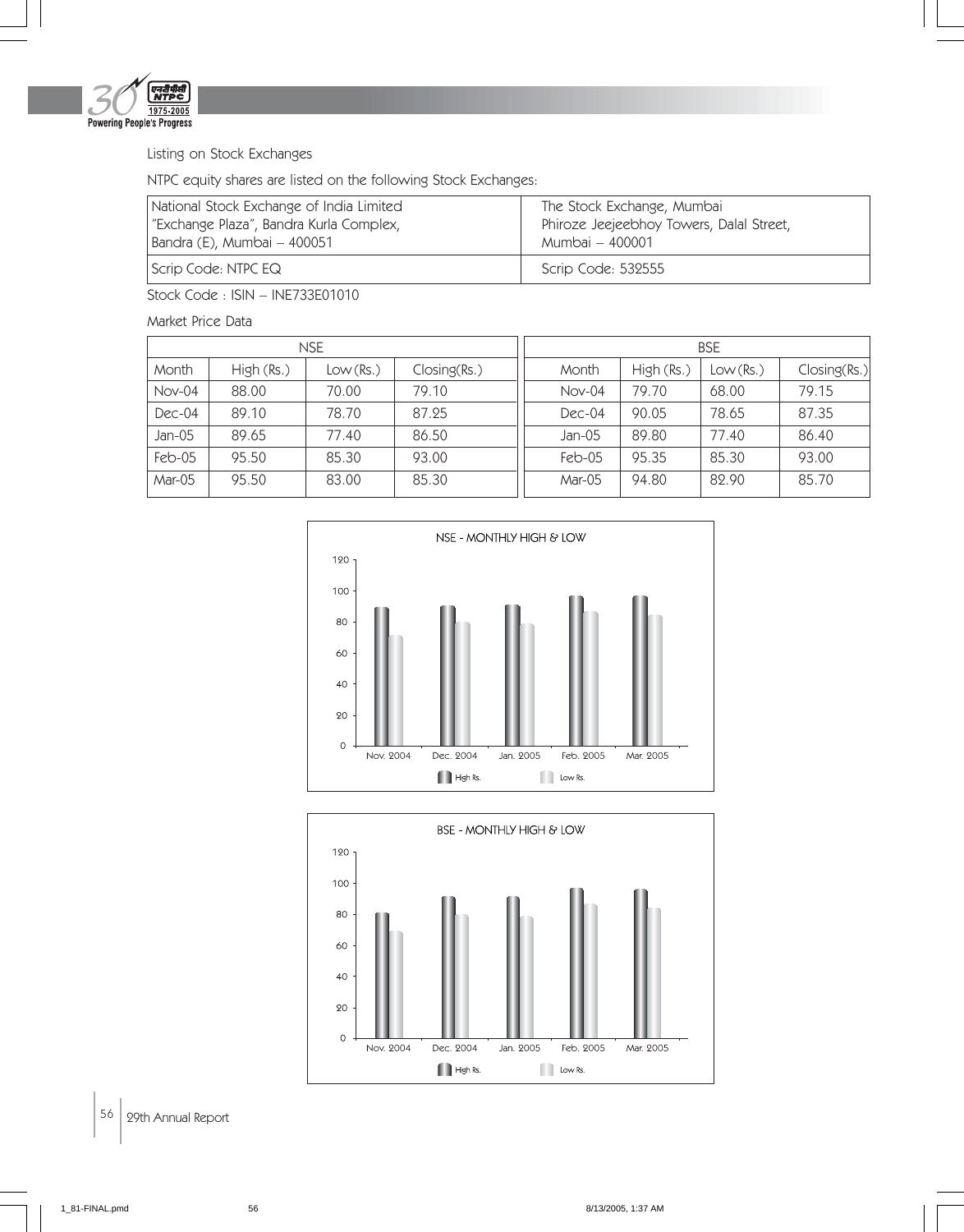#### Performance in comparison to NIFTY



Performance in comparison to Sensex



#### Registrar and Transfer Agent

Karvy Computershare Pvt. Ltd Karvy House, 46, Avenue 4, Street No. 1 Banjara Hills Hyderabad – 500 034 Phone No. : 040-2331 2454 Fax No. : 040-2331 1968 Email-id : ntpcipo@karvy.com

## Share Transfer System

Entire share transfer activities under physical segment are being carried out by Karvy Computershare Private Limited. The share transfer system consists of activities like receipt of shares along with transfer deed from transferees, its verification, preparation of Memorandum of transfers etc. Shares transfers are approved by the Sub-Committee of the Board for Allotment and Post-allotment activities of NTPC's Securities.

29th Annual Report  $57$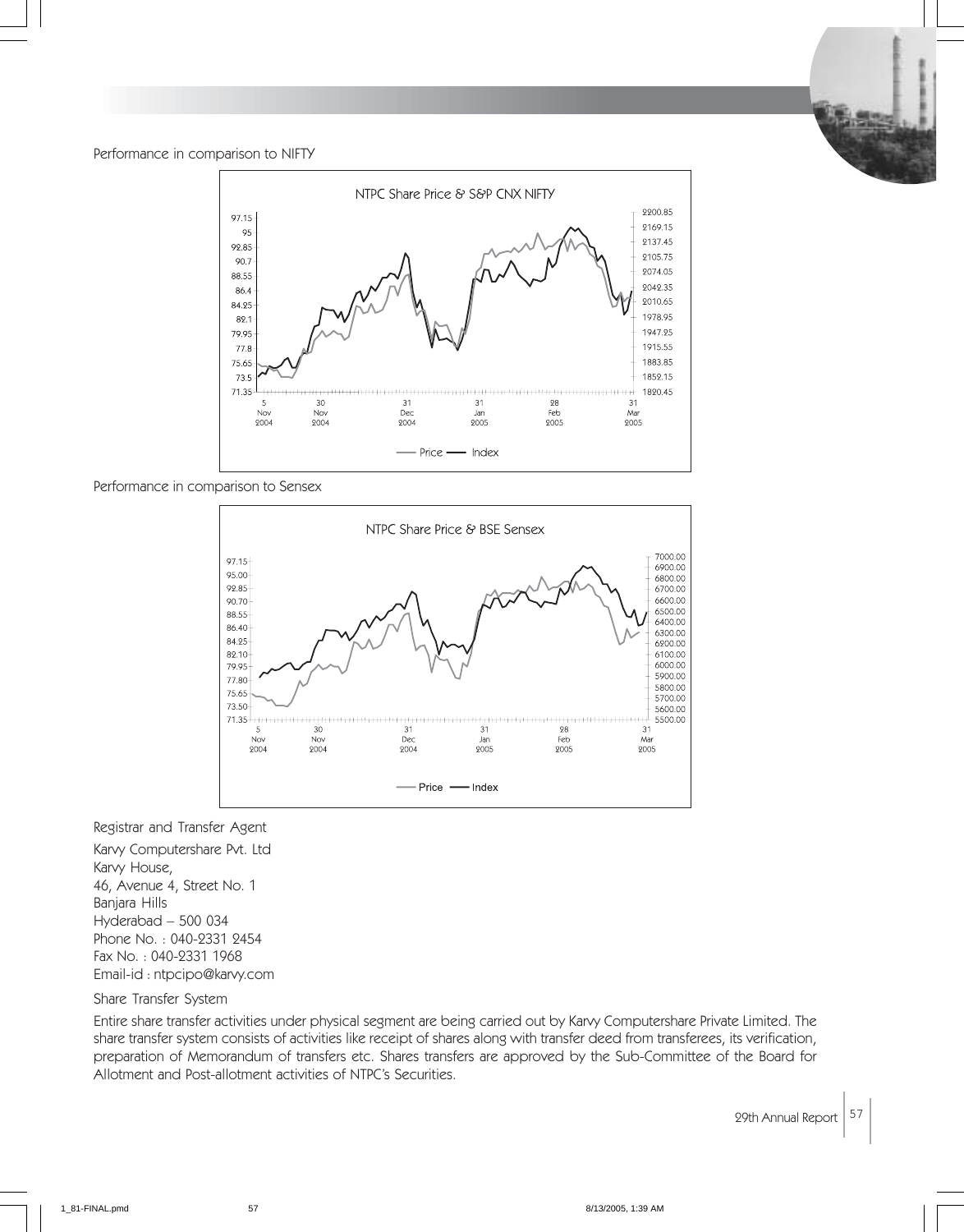

Pursuant to clause 47-C of the Listing Agreement with Stock Exchanges, certificate on half-yearly basis confirming due compliance of share transfer formalities by the Company from Practicing Company Secretary have been submitted to Stock Exchange within stipulated time.

## Web site

Information and latest updates and announcement regarding the company can be accessed at company's website: www.ntpc.co.in. At present the website provides information on the following which are of interest to shareholders:

- Quarterly / Half-yearly / Annual Financial Results
- Corporate Profile of the company containing details of the performance, growth and future plans of the company
- Shareholding Pattern
- Transcripts of conferences with analysts
- Corporate disclosures made from time to time to Stock Exchanges

### Distribution of Shareholding

Shares held by different categories of shareholders and according to the size of holdings as on 31<sup>st</sup> March 2005 are given below:

#### According to Size

i) Distribution of shareholding according to size,  $%$  of holding as on 31 $<sup>st</sup>$  March 2005:</sup>

| Number of shares | Number of<br>shareholders | $%$ of<br>shareholders | Total No. of<br>shares | $%$ of<br>shares |
|------------------|---------------------------|------------------------|------------------------|------------------|
| 1-5000           | 810133                    | 93.43                  | 141422709              | 1.71             |
| 5001-10000       | 31035                     | 3.58                   | 23533154               | 0.29             |
| 10001-20000      | 14044                     | 1.62                   | 20035093               | 0.24             |
| 20001-30000      | 4770                      | 0.55                   | 11725814               | 0.14             |
| 30001-40000      | 1793                      | 0.21                   | 6284521                | 0.08             |
| 40001-50000      | 1361                      | 0.16                   | 6251990                | 0.08             |
| 50001-100000     | 2005                      | 0.23                   | 14376205               | 0.17             |
| 100001 and above | 1936                      | 0.22                   | 8021834914             | 97.29            |
| Total            | 867077                    | 100.00                 | 8245464400             | 100.00           |

# ii) Shareholding pattern as on 31<sup>st</sup> March 2005

| Category             | Total no. of shares | % to Equity |
|----------------------|---------------------|-------------|
| GOI                  | 7,379,634,400.00    | 89.50       |
| Flls                 | 480,129,844.00      | 5.82        |
| Indian Public        | 251,075,317.00      | 3.04        |
| Banks & Fls          | 63,411,807.00       | 0.77        |
| Private Corp. Bodies | 41,992,633.00       | 0.51        |
| Mutual Funds         | 19,671,394.00       | 0.24        |
| NRI/OCBs             | 4,615,359.00        | 0.06        |
| Others               | 4,933,646.00        | 0.06        |
| Total                | 8,245,464,400.00    | 100.00      |



58 99th Annual Report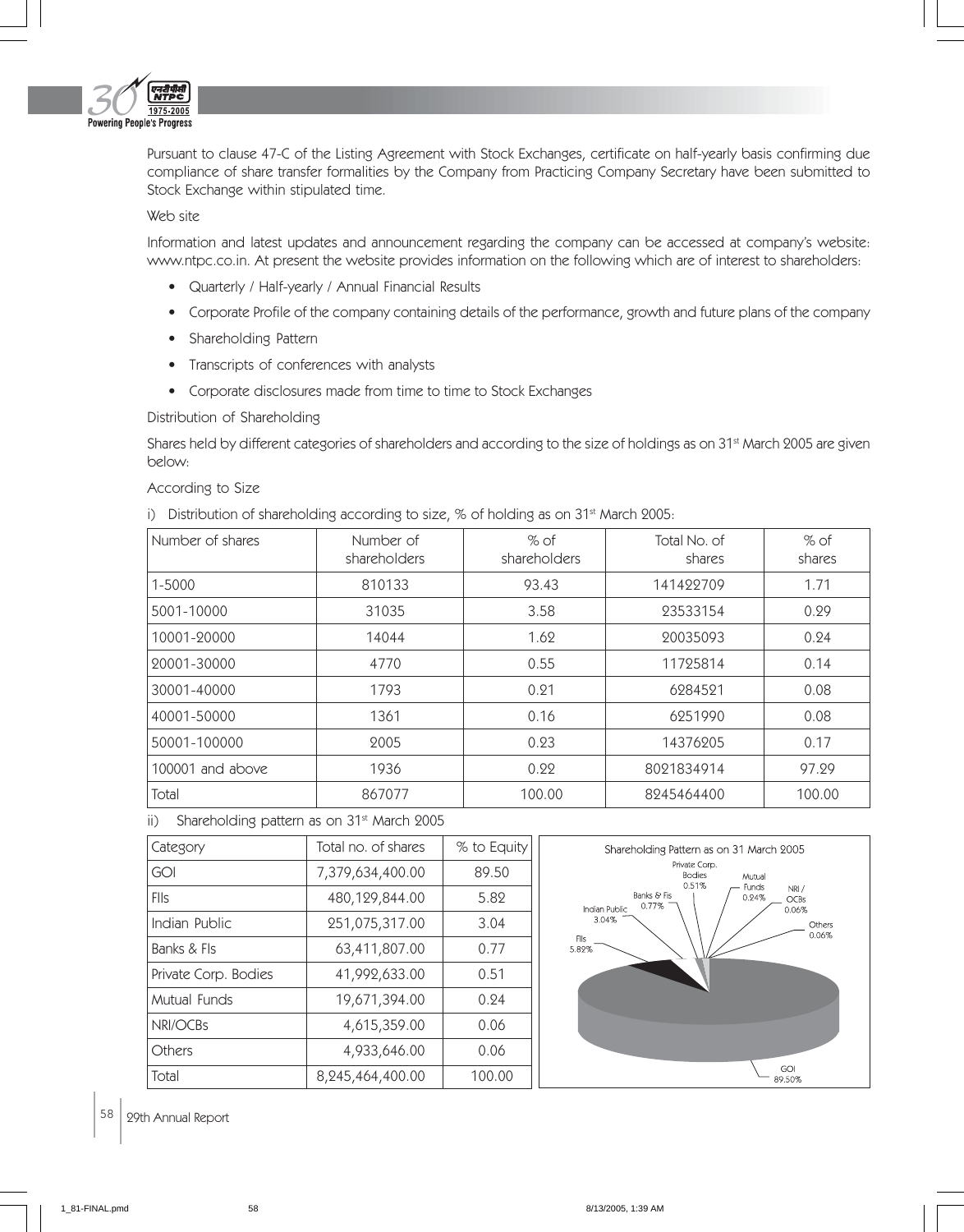## iii) Major Shareholders

Details of Shareholders holding more than 1% of the paid-up capital of the Company as on 31<sup>st</sup> March 2005 are given below:

| SI.No. | Name of Shareholder                                               | No. of Shares | % to Paid-up Capital | Category                          |
|--------|-------------------------------------------------------------------|---------------|----------------------|-----------------------------------|
|        | Government of India                                               | 7379634400    | 89.50                | Government                        |
|        | Capital Research MNGT.Co. A/C<br>Capt. World Growth & Income Fund | 98065000      | 1 1 9                | Foreign Institutional<br>Investor |

Dematerialisation of Shares

The shares of the Company are in compulsory dematerialsed segment and are available for trading system of both National Securities Depository Ltd. (NSDL) and Central Depository Services (India) Limited (CDSL).

Secretarial Audit Report for reconciliation of the share capital of the Company obtained from Practicing Company Secretary have been submitted to Stock Exchange within stipulated time.

No. of shares held in dematerialized and physical mode

|                                     | No. of shares | % of total capital issued |
|-------------------------------------|---------------|---------------------------|
| Held in dematerialized form in CDSL | 98997193      | 0.34                      |
| Held in dematerialized form in NSDL | 8217220819    | 99.66                     |
| Physical                            | 16458         |                           |
| Total                               | 8245464400    | 100                       |

The names and addresses of the Depositories are as under:

- 1. National Securities Depository Ltd. Trade World, 4<sup>th</sup> Floor Kamala Mills Compound Senapathi Bapat Marg Lower Parel, Mumbai-400 013
- 2. Central Depository Services (India) Limited Phiroze Jeejeebhoy Towers 28<sup>th</sup> Floor, Dalal Street, Mumbai-400 023

Outstanding GDRs/ADRs/Warrants or any Convertible instruments, conversion date and likely impact on equity.

No GDRs/ADRs/Warrants or any Convertible instruments has been issued by the Company

Addresses of NTPC Head Quarters, Regional Offices, Stations & Projects

### Enclosed as Appendix II

Address for correspondence

| Registered Office                 | <b>Investor Services Department</b> |  |
|-----------------------------------|-------------------------------------|--|
| NTPC Bhawan, SCOPE Complex,       | NTPC Bhawan, SCOPE Complex,         |  |
| 7, Institutional Area, Lodi Road, | 7, Institutional Area, Lodi Road,   |  |
| New Delhi – 110003                | New Delhi - 110003                  |  |
| Phone No.: 011-2436 0100          | Phone No.: 011-2436 7072            |  |
| Fax No.: 011-2436 1018            | Fax No.: 011-2436 1724              |  |
|                                   | Email-id: isd@ntpc.co.in            |  |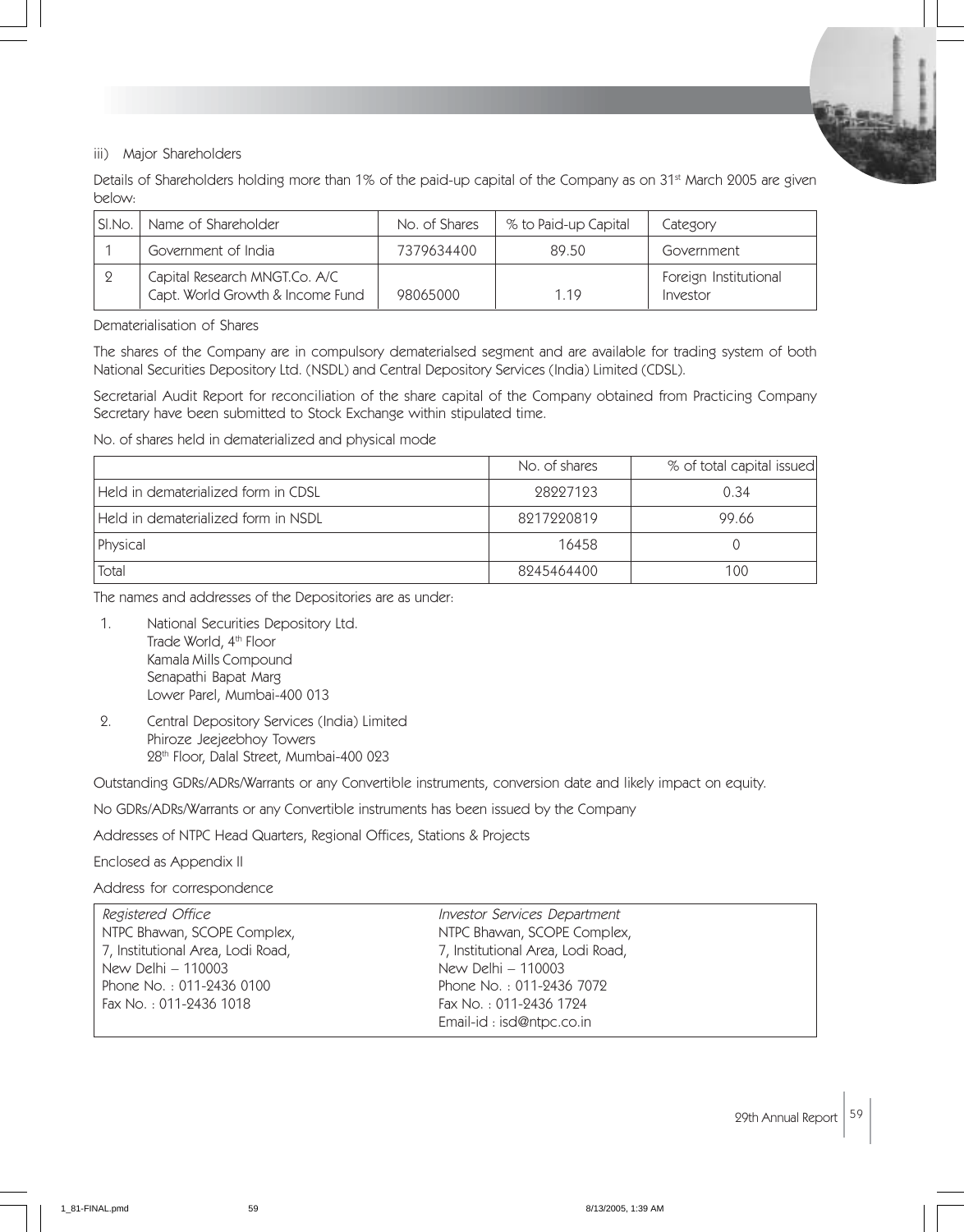

Public Spokesperson **Company Secretary** Mr. A.K. Kundu Mr. Anjan Kumar Bajpaie General Manager (Finance) 7, Institutional Area, Lodi Road, 7, Institutional Area, Lodi Road, New Delhi – 110003 New Delhi – 110003 Phone No. : 011-2436 0071 Phone No. : 011-2436 9335 Fax No. : 011-2436 0241<br>Fax No. : 011-24365742 Fax Fax Rose Email-id : anianbaipaie@

Email-id : anjanbajpaie@ntpc.co.in

Other Information

Unclaimed Refund

The Registrar and Share Transfer Agent had dispatched Refund Warrants to those investors who were not allotted the full number of shares they had applied for in the Public Issue made by the Company in October 2004.

As on date a number of warrants remain outstanding. The Registrar and Share Transfer Agent, M/s Karvy Computershare Pvt. Limited have individually intimated the concerned investors regarding the non-encashment of their refund warrants. Despite these reminders there are still warrants which remain outstanding.

The Shareholders, who have not received the refund warrants till date, are requested to contact either the Registrar and Share Transfer Agent or the Investor Services Department with details regarding application and demat account.

### Unclaimed Dividend

The Company had on March 10<sup>th</sup> paid an Interim Dividend @ 12% of the paid-up capital to its shareholders as per the Register of Members as on February 28<sup>th</sup> 2005. The Interim Dividend was paid through Electronic Clearing System (ECS) and also physical warrants were dispatched to investors for those centers where ECS facility was not available.

As on date a number of warrants remain outstanding. The Shareholders, who have not received the dividend warrants till date, are requested to contact either the Registrar and Share Transfer Agent or the Investor Services Department with details regarding demat account.

## Investor Hand Book

The company has framed an Investor Hand Book, which can be accessed in the web-site of the company. It provides guidance to the general investors in a very simple and structured manner. It contains brief detail of shareholders' rights, voting rights, corporate benefits, depository system and share transfer system. It also contains the contact details of the registrar and higher officials of the company.

Request may be sent to the company to obtain a copy of the hand book.

#### Nomination Facility

Shareholders can avail nomination facility while opening the Demat account. In case this facility have not been availed yet, a request may be sent to the Depository Participant (DP) to make available the prescribed form, which can be filled and forwarded to the DP for noting with the Depository NSDL or CDSL.

As per the provision of the Companies Act, 1956, only individuals holding beneficiary account on their own behalf, singly or jointly, can make nominees.

### Voting Rights

The equity shares of the company carry equal voting rights. Shareholders will have votes in proportion to their share in paid up equity capital of the company. In case of vote on a Resolution on a show of hands, Shareholders will have only one vote irrespective of the number of the shares held. On a poll, Shareholders shall have votes in proportion to their share in the paid up equity capital of the company. Shareholders are entitled to appoint a Proxy to attend and vote and the proxy need not be a shareholder or member.

#### Electronic Clearing Service

It is a system through which dividend can be paid electronically by way of direct credit to the shareholders' bank account. It avoids a lot of hassles like loss / fraudulent interception of dividend warrants during postal transit and also expedites the payment as compare to physical dividend warrants.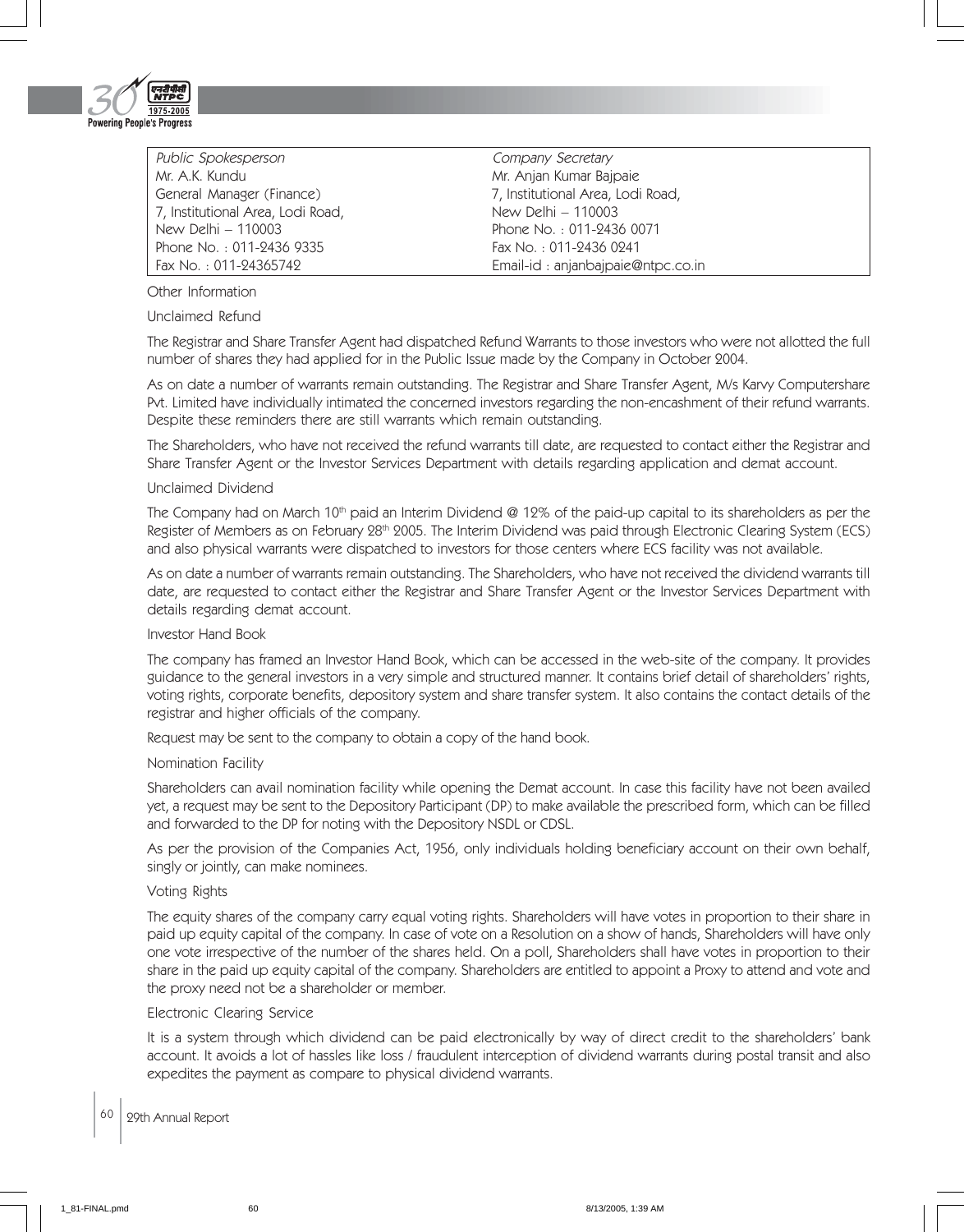

At present, electronic clearing service is available in the following cities:

| SI.No.           | Name of the City | SI.No. | Name of the City |
|------------------|------------------|--------|------------------|
| 1.               | Ahmedabad        | 8.     | Jaipur           |
| 2.               | Bangalore        | 9.     | Kanpur           |
| 3.               | Bhubaneshwar     | 10.    | Kolkata          |
| $\overline{4}$ . | Chandigarh       | 11.    | Mumbai           |
| 5.               | Chennai          | 12.    | Nagpur           |
| 6.               | Guwahati         | 13.    | New Delhi        |
|                  | Hyderabad        | 14.    | Trivandrum       |

The shareholders, who are residing in the above cities and have not availed of this service yet, are requested to avail this service to enjoy the prompt and safe receipt of future dividends. Holders of the shares in the electronic form in their demat account, are requested to approach their Depository Participants for availing this service. The shareholders, who hold shares in the physical form, should contact the Registrar and Share Transfer Agent for the same.

### 9. BOND HOLDERS INFORMATION

The company's Privately Placed Bonds Series XII, XIII (A & B), XIV and XVIII are listed on the National Stock Exchange of India Limited and The Stock Exchange, Mumbai.

Registrar & Transfer Agents for Bonds

- A. For X, XII, XVIII, XIX and XX series of Bonds MAS Services Pvt. Limited, AB - 4, Safdarjung Enclave, New Delhi – 110 029
- B. For XIV (upto 31.07.2005), XV to XVII series of Bonds MCS Limited, Shri Venkatesh Bhawan, W-40, Okhla Industrial Area, Phase-II, New Delhi – 110 020
- C. For XIII (A & B) and XIV (from 01.08.2005) series of Bonds Beetal Financial & Computer Services (P) Limited, 321-S, Chirag Delhi, New Delhi – 110 017

Address for correspondence:

| Registered Office                 | Company Secretary                 |
|-----------------------------------|-----------------------------------|
| NTPC Bhawan, SCOPE Complex,       | Mr. Anjan Kumar Bajpaie           |
| 7, Institutional Area, Lodi Road, | 7, Institutional Area, Lodi Road, |
| New Delhi - 110003                | New Delhi - 110003                |
| Phone No.: 011-2436 0100          | Phone No.: 011-2436 0071          |
| Fax No.: 011-2436 1018            | Fax No.: 011-2436 0241            |
|                                   | Email-id: anjanbajpaie@ntpc.co.in |

Details of International Securities Identification Numbers (ISIN) are given at Appendix – I to this report.

While Series XIII (A and B), XIV and XVIII have been issued in the dematerialized mode, Series XII was issued in the physical mode with an option for dematerialization subsequent to issue. Currently, 89.4% of the issued bonds of Series XII are in the dematerialized mode.

For and on behalf of the Board of Directors

CVOR

(C.P.JAIN) CHAIRMAN & MANAGING DIRECTOR

Place : New Delhi Date : 13.06.2005

29th Annual Report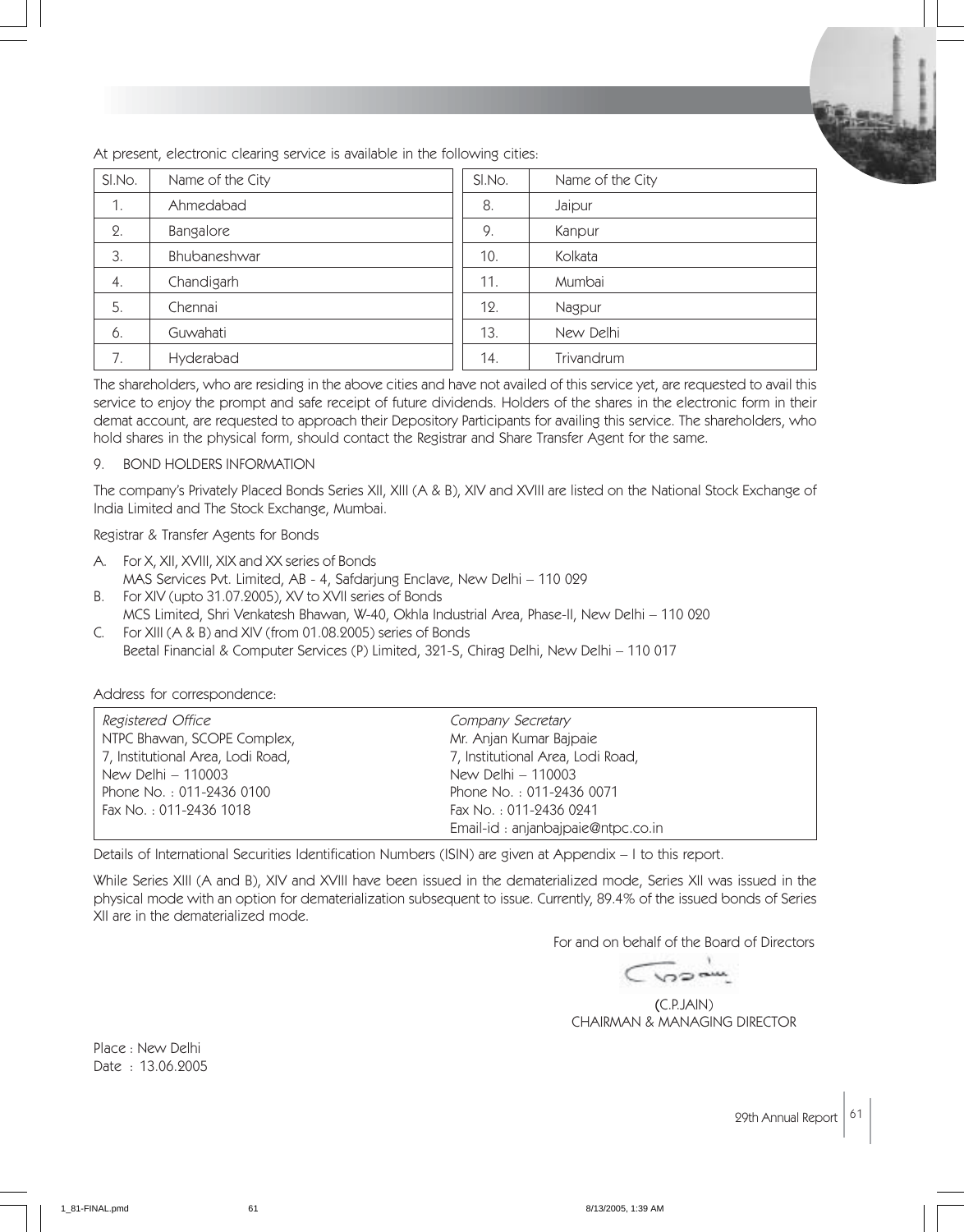

Appendix I

| <b>ISIN</b>          | Details of Security                                                                                                                                              |
|----------------------|------------------------------------------------------------------------------------------------------------------------------------------------------------------|
| SERIES XII           |                                                                                                                                                                  |
| INE733E07116         | 10.00% Secured Non-Convertible Taxable Bonds with Separately Transferable Redeemable Principle<br>Parts (STRPP) Series XII Part A. Date of Maturity: 05.09.2007. |
| INE733E07124         | 10.00% Secured Non-Convertible Taxable Bonds with Separately Transferable Redeemable Principle<br>Parts (STRPP) Series XII Part B. Date of Maturity: 05.09.2008. |
| INE733E07132         | 10.00% Secured Non-Convertible Taxable Bonds with Separately Transferable Redeemable Principle<br>Parts (STRPP) Series XII Part C. Date of Maturity: 05.09.2009. |
| INE733E07140         | 10.00% Secured Non-Convertible Taxable Bonds with Separately Transferable Redeemable Principle<br>Parts (STRPP) Series XII Part D. Date of Maturity: 05.09.2010. |
| INE733E07157         | 10.00% Secured Non-Convertible Taxable Bonds with Separately Transferable Redeemable Principle<br>Parts (STRPP) Series XII Part E. Date of Maturity: 05.09.2011. |
| <b>SERIES XIII-A</b> |                                                                                                                                                                  |
| INE733E07165         | 9.55% Secured Non-Cumulative Non-Convertible Redeemable Taxable Bonds in the nature of<br>Debentures Series XIII-A. Date of final redemption 18.04.2017.         |
| <b>SERIES XIII-B</b> |                                                                                                                                                                  |
| INE733E07017         | 9.55% Secured Non-Cumulative Non-Convertible Redeemable Taxable Bonds in the nature of<br>Debentures Series XIII-B. Date of Maturity:30/04/2008.                 |
| INE733E07025         | 9.55% Secured Non-Cumulative Non-Convertible Redeemable Taxable Bonds in the nature of<br>Debentures Series XIII-B. Date of Maturity:30/04/2009.                 |
| INE733E07033         | 9.55% Secured Non-Cumulative Non-Convertible Redeemable Taxable Bonds in the nature of<br>Debentures Series XIII-B. Date of Maturity:30/04/2010.                 |
| INE733E07041         | 9.55% Secured Non-Cumulative Non-Convertible Redeemable Taxable Bonds in the nature of<br>Debentures Series XIII-B. Date of Maturity:30/04/2011.                 |
| INE733E07058         | 9.55% Secured Non-Cumulative Non-Convertible Redeemable Taxable Bonds in the nature of<br>Debentures Series XIII-B. Date of Maturity:30/04/2012.                 |
| INE733E07066         | 9.55% Secured Non-Cumulative Non-Convertible Redeemable Taxable Bonds in the nature of<br>Debentures Series XIII-B. Date of Maturity:30/04/2013.                 |
| INE733E07074         | 9.55% Secured Non-Cumulative Non-Convertible Redeemable Taxable Bonds in the nature of<br>Debentures Series XIII-B. Date of Maturity:30/04/2014                  |
| INE733E07082         | 9.55% Secured Non-Cumulative Non-Convertible Redeemable Taxable Bonds in the nature of<br>Debentures Series XIII-B. Date of Maturity:30/04/2015.                 |
| INE733E07090         | 9.55% Secured Non-Cumulative Non-Convertible Redeemable Taxable Bonds in the nature of<br>Debentures Series XIII-B. Date of Maturity:30/04/2016.                 |
| INE733E07108         | 9.55% Secured Non-Cumulative Non-Convertible Redeemable Taxable Bonds in the nature of<br>Debentures Series XIII-B. Date of Maturity:30/04/2017.                 |
| SERIES XIV           |                                                                                                                                                                  |
| INE733E07173         | 8.05% Secured Non-Cumulative Non-Convertible Taxable Bonds in the nature of Debentures Series<br>XIV STRPP-A. Date of Maturity:01/08/2006.                       |
| INE733E07181         | 8.05% Secured Non-Cumulative Non-Convertible Taxable Bonds in the nature of Debentures Series<br>XIV STRPP-B. Date of Maturity:01/08/2007.                       |

 $\Big| 62 \Big| 29$ th Annual Report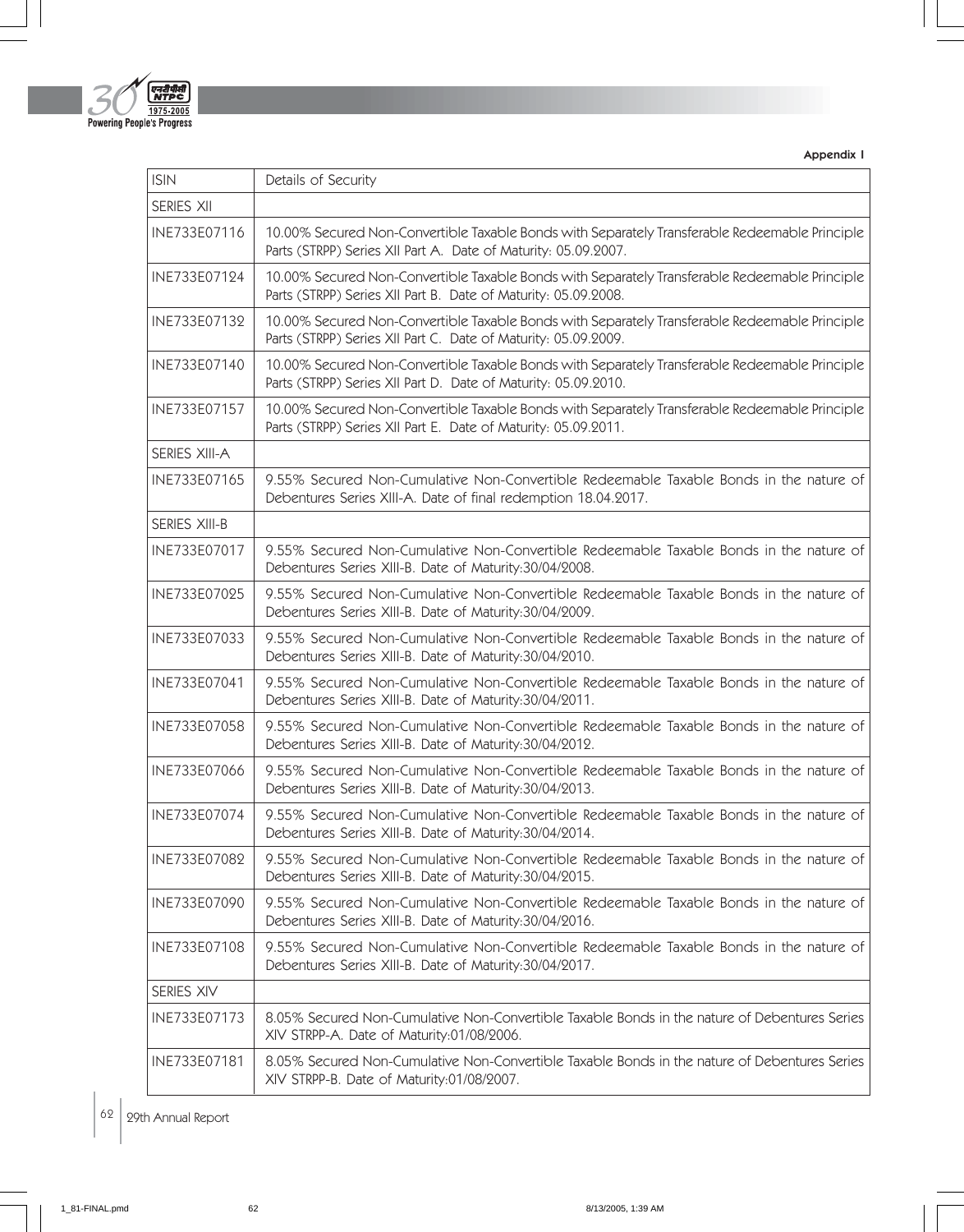| SERIES XV    |                                                                   |
|--------------|-------------------------------------------------------------------|
| INE733E08106 | 15 BD 31MR06 LOA UPTO 18 DC 03                                    |
| INE733E08114 | 13.6 BD 28SP06 LOA UPTO 18 DC03                                   |
| SERIES XVI   |                                                                   |
| INE733E08122 | 8 BD 10AP18 FV RS 10LAC LOA UPTO 20 MY04                          |
| SERIES XVII  |                                                                   |
| INE733E08130 | 8.48 BD 01MY 23 FV RS 10 LAC LOA UPTO 20 MY 04                    |
| SERIES XVIII |                                                                   |
| INE733E07199 | Part-A 5.95 BD 15SP09 LOA UPTO 26FB04                             |
| INE733E07207 | Part-B 5.95 BD 15SP10 LOA UPTO 26FB04                             |
| INE733E07215 | Part-C 5.95 BD 15SP11 LOA UPTO 26FB04                             |
| INE733E07223 | Part-D 5.95 BD 15SP12 LOA UPTO 26FB04                             |
| INE733E07231 | Part-E 5.95 BD 15SP13 LOA UPTO 26FB04                             |
| SERIES XIX   |                                                                   |
| INE733E07249 | SR-19 7.5 BD 12JN19 VRS10LAC LOA UPTO 30MAR04                     |
| SERIES XX    |                                                                   |
| INE733E07256 | NATIONAL THERMAL POWER CORPORATION XX-A 7.552 LOA 23SP09 FVRS1LAC |
| INE733E07264 | NATIONAL THERMAL POWER CORPORATION XX-B 7.552 LOA 23MR10 FVRS1LAC |
| INE733E07272 | NATIONAL THERMAL POWER CORPORATION XX-C 7.552 LOA 23SP10 FVRS1LAC |
| INE733E07280 | NATIONAL THERMAL POWER CORPORATION XX-D 7.552 LOA 23MR11 FVRS1LAC |
| INE733E07298 | NATIONAL THERMAL POWER CORPORATION XX-E 7.552 LOA 23SP11 FVRS1LAC |
| INE733E07306 | NATIONAL THERMAL POWER CORPORATION XX-F 7.552 LOA 23MR12 FVRS1LAC |
| INE733E07314 | NATIONAL THERMAL POWER CORPORATION XX-G 7.552 LOA 23SP12 FVRS1LAC |
| INE733E07322 | NATIONAL THERMAL POWER CORPORATION XX-H 7.552 LOA 23MR13 FVRS1LAC |
| INE733E07330 | NATIONAL THERMAL POWER CORPORATION XX-I 7.552 LOA 23SP13 FVRS1LAC |
| INE733E07348 | NATIONAL THERMAL POWER CORPORATION XX-J 7.552 LOA 23MR14 FVRS1LAC |
| INE733E07355 | NATIONAL THERMAL POWER CORPORATION XX-K 7.552 LOA 23SP14 FVRS1LAC |
| INE733E07363 | NATIONAL THERMAL POWER CORPORATION XX-L 7.552 LOA 23MR15 FVRS1LAC |
| INE733E07371 | NATIONAL THERMAL POWER CORPORATION XX-M 7.552 LOA 23SP15 FVRS1LAC |
| INE733E07389 | NATIONAL THERMAL POWER CORPORATION XX-N 7.552 LOA 23MR16 FVRS1LAC |
| INE733E07397 | NATIONAL THERMAL POWER CORPORATION XX-O 7.552 LOA 23SP16 FVRS1LAC |
| INE733E07405 | NATIONAL THERMAL POWER CORPORATION XX-P 7.552 LOA 23MR17 FVRS1LAC |
| INE733E07413 | NATIONAL THERMAL POWER CORPORATION XX-Q 7.552 LOA 23SP17 FVRS1LAC |
| INE733E07421 | NATIONAL THERMAL POWER CORPORATION XX-R 7.552 LOA 23MR18 FVRS1LAC |
| INE733E07439 | NATIONAL THERMAL POWER CORPORATION XX-S 7.552 LOA 23SP18 FVRS1LAC |
| INE733E07447 | NATIONAL THERMAL POWER CORPORATION XX-T 7.552 LOA 23MR19 FVRS1LAC |

29th Annual Report  $\Big|$  63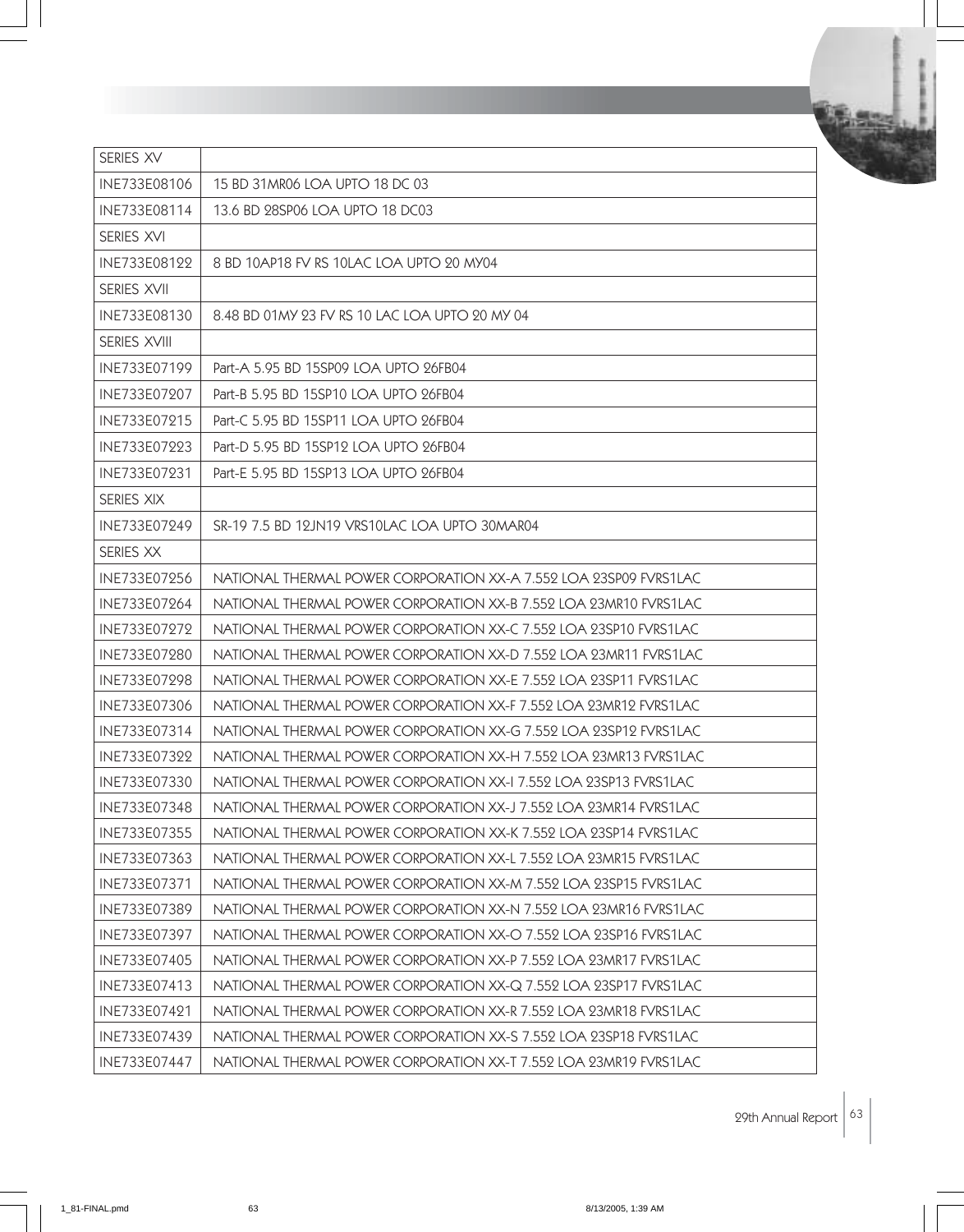

#### Appendix II

### ADDRESSES OF NTPC HEAD QUARTERS, REGIONAL OFFICES, STATIONS & PROJECTS

## REGISTERED OFFICE:

NTPC Bhawan Core-7, Scope Complex, 7, Institutional Area, Lodi Road, New Delhi - 110003

#### OTHER OFFICES:

Engineering Office Complex Plot No. 8A, Sector-24, Noida-201301 Distt.-Gautam Budh Nagar, Uttar Pradesh

Research and Development Centre 8A, Sector-24, Noida - 201301 Distt.-Gautam Budh Nagar, Uttar Pradesh

Power Management Institute Plot No. 5 to 14, Sector-16A, Noida - 201301, Distt- Gautam Budh Nagar, Uttar Pradesh

Consultancy Wing, R&D Centre Bldg., 8A, Sector - 24, Noida - 201301 Distt. Gautam Budh Nagar, Uttar Pradesh

Centre for Power Efficiency & Environment Protection (CENPEEP) NTPC, R&D Centre Building, Sector-24, Noida - 201301 Distt.-Gautam Budh Nagar, Uttar Pradesh

#### REGIONAL HEADQUARTERS:

Eastern Region Loknayak Jaiprakash Bhawan, 2nd floor Dak Bunglow Chowk Patna-800001, Bihar

National Capital Region NTPC, R&D Centre Building Sector-24, NOIDA - 201301, Uttar Pradesh

Northern Region B-1 Block, Picup Bhawan, Vibhuti Khand Gomti Nagar, Lucknow - 226010, Uttar Pradesh

Southern Region 2nd & 5th Floor, M.C.H. Complex, R.P. Road, Secunderabad -500003, Andhra Pradesh

Western Region Samruddhi Trade Centre 2nd Floor, MIDC, Marol Andheri (East), Mumbai - 400093 Maharastra

64 | 29th Annual Report

Hydro Region R&D Centre, NTPC Plot No. A-8A, Sector-24, Noida-201301 Uttar Pradesh

#### PROJECTS:

Anta Gas Power Project P.O.-Anta, Distt.-Baran-325209 Rajasthan

Auraiya Gas Power Station P.O.-Dibiyapur, Distt.-Auraiya-206244, Uttar Pradesh

Barh Super Thermal Power Project Malayanil Buddha Colony, Patna-800001, Bihar

Badarpur Thermal Power Station Badarpur, New Delhi - 110044

Farakka Super Thermal Power Station P.O. Nabarun-742236, Distt.-Murshidabad West Bengal

Faridabad Gas Power Project Village - Mujhedi P.O. Neemka, Distt.-Faridabad Haryana

Feroz Gandhi Unchahar Thermal Power Project P.O. Unchahar, Distt.-Raibareilly, Uttar Pradesh

Jhanor-Gandhar Gas Power Project P.O.-Urja Nagar, Jhanor, Distt. -Bharuch Gujarat-392215

Korba Super Thermal Power Station P. O. Vikas Bhawan, Jamanipali - 495450 Distt. Korba, Chhattisgarh

Kahalgaon Super Thermal Power Project P.O.-Kahalgaon Distt.-Bhagalpur - 813214 Bihar

Kawas Gas Power Project P.O. - Adityanagar, Surat - 394516, Gujarat

Kayamkulam Combined Cycle Power Project P.O. Choolatheruvu, Distt.- Alappuzha - 690506, Kerala

Koldam Hydroelectric Power Project P.O. Barmana Distt. Bilaspur - 174013 Himachal Pradesh

National Capital Power Station Vidyut Nagar Distt. Gautam Budh Nagar - 201008, Uttar Pradesh

Loharinag-Pala Hydroelectric Power Project 27 & 28, Maneri Colony, P.O. Maneri, Distt. Uttarkashi - 249194 **Uttaranchal** 

North Karanpura Super Thermal Power Project Camp Office, F-51, Sector - 3, Dhurwa Ranchi - 834004 **Jharkhand** 

Ramagundam Super Thermal Power Station P.O. Jyotinagar Distt.- Karimnagar - 505215, Andhra Pradesh

Rihand Super Thermal Power Project P.O. Rihandnagar Distt.-Sonebhadra - 231223, Uttar Pradesh

Simhadri Thermal Power Project P.O. NTPC Simhadri Distt. Vishakhapatnam - 531020 Andhra Pradesh

Singrauli Super Thermal Power Station P.O. Shaktinagar, Distt. Sonebhadra - 231222, Uttar Pradesh

Sipat Super Thermal Power Station P.O. Sipat, Distt. Bilaspur - 495006 **Chhattisgarh** 

Talcher Super Thermal Power Project P.O. Deepsikha (Kaniha) Distt. - Angul - 759147, Orissa

Talcher Thermal Power Station P.O. Talcher Thermal, Distt.-Angul - 759101 Orissa

Tanda Thermal Power Station P.O. Vidyut Nagar Distt. Ambedkar Nagar - 224238, Uttar Pradesh

Tapoban Vishnugad Hydroelectric Power Project Ranigram, Joshi Math, Malari Road, P.O. Joshi Math, Distt. Chamoli - 246443 **Uttaranchal** 

Vindhyachal Super Thermal Power Station P.O.-Vindhyanagar Distt.-Sidhi - 486885, Madhya Pradesh